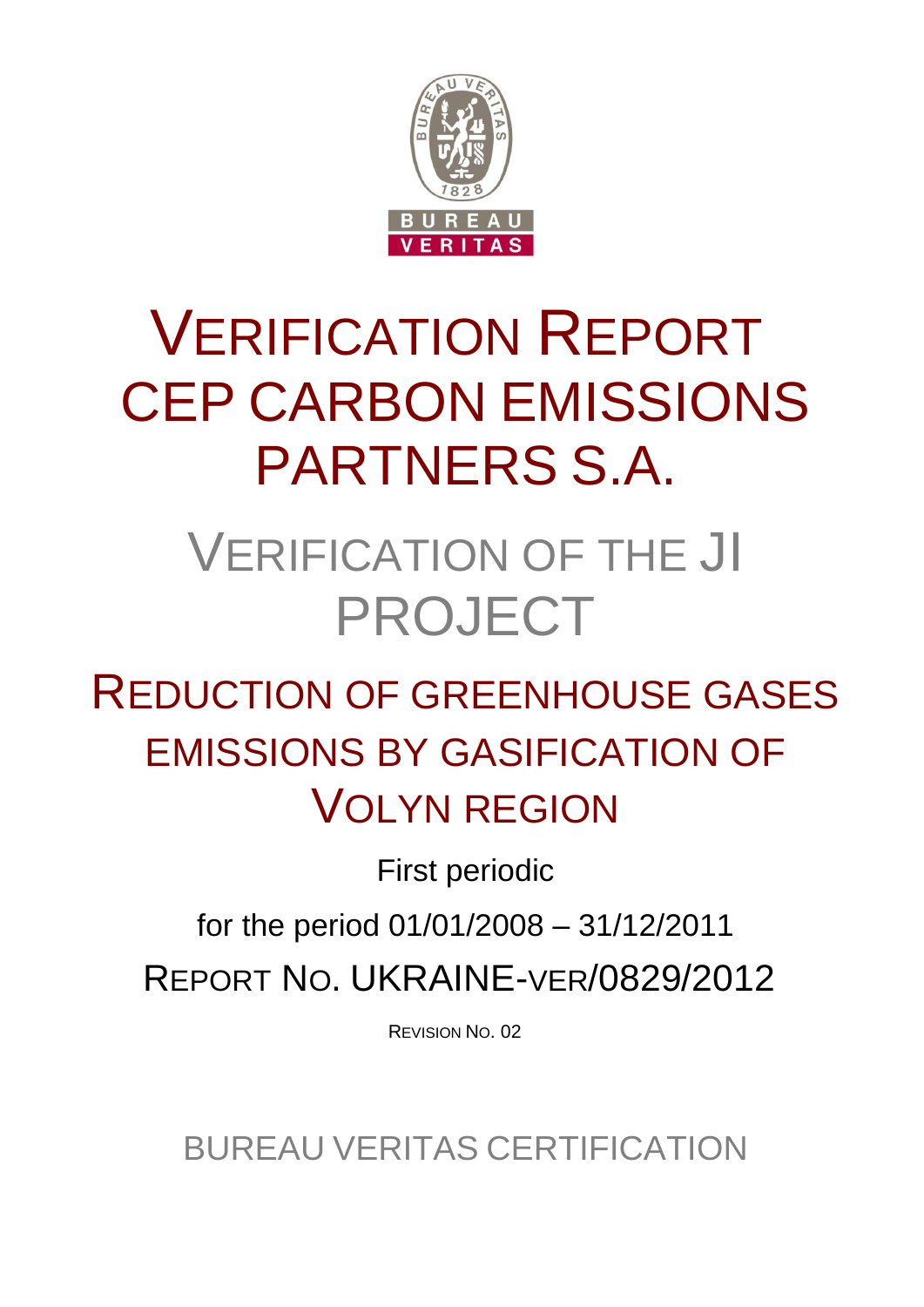

| Date of first issue:<br>22/11/2012                                                                                                                                                                                                                                                                                                                                                                                                                                                                                                                                                                                                                                                                                                       |                | Organizational unit:<br><b>Bureau Veritas Certification</b> |           |                           |                                             |  |
|------------------------------------------------------------------------------------------------------------------------------------------------------------------------------------------------------------------------------------------------------------------------------------------------------------------------------------------------------------------------------------------------------------------------------------------------------------------------------------------------------------------------------------------------------------------------------------------------------------------------------------------------------------------------------------------------------------------------------------------|----------------|-------------------------------------------------------------|-----------|---------------------------|---------------------------------------------|--|
| Client:                                                                                                                                                                                                                                                                                                                                                                                                                                                                                                                                                                                                                                                                                                                                  |                | <b>Holding SAS</b><br>Client ref.:                          |           |                           |                                             |  |
| <b>CEP CARBON EMISSIONS</b><br>PARTNERS S.A.                                                                                                                                                                                                                                                                                                                                                                                                                                                                                                                                                                                                                                                                                             |                | <b>Fabian Knodel</b>                                        |           |                           |                                             |  |
| Summary:<br>Bureau Veritas Certification has made the first periodic verification for the period from January 1, 2008 to<br>December 31, 2011 of the "Reduction of greenhouse gases emissions by gasification of Volyn region" project<br>of CEP CARBON EMISSIONS PARTNERS S.A., located in Volyn region, Ukraine, and applying JI specific<br>approach, on the basis of UNFCCC criteria for the JI, as well as criteria given to provide for consistent project<br>operations, monitoring and reporting. UNFCCC criteria (but for the crediting period) refer to Article 6 of the<br>Kyoto Protocol, the JI rules and modalities and the subsequent decisions by the JI Supervisory Committee, as<br>well as the host country criteria. |                |                                                             |           |                           |                                             |  |
| The verification scope is defined as a periodic independent review and ex post determination by the Accredited<br>Entity of the monitored reductions in GHG emissions during defined verification period, and consisted of the<br>following three phases: i) desk review of the monitoring report against project design and the baseline and<br>monitoring plan; ii) follow-up interviews with project stakeholders; iii) resolution of outstanding issues and the<br>issuance of the final verification report and opinion. The overall verification, from Contract Review to<br>Verification Report & Opinion, was conducted using Bureau Veritas Certification internal procedures.                                                  |                |                                                             |           |                           |                                             |  |
| The first output of the verification process is a list of Clarification, Corrective Actions Requests, Forward<br>Actions Requests (CR, CAR and FAR), presented in Appendix A.                                                                                                                                                                                                                                                                                                                                                                                                                                                                                                                                                            |                |                                                             |           |                           |                                             |  |
| In summary, Bureau Veritas Certification confirms that the project is implemented as planned and described in<br>approved project design documents. Installed equipment that is essential for generating emission reduction<br>runs reliably and is calibrated appropriately. The monitoring system is in place and the project is generating<br>GHG emission reductions. The GHG emission reduction is calculated without material errors and the ERUs<br>issued totalize 2 634 114 tonnes of CO <sub>2</sub> equivalent for the monitoring period from 01/01/2008 to 31/12/2011.                                                                                                                                                       |                |                                                             |           |                           |                                             |  |
| Our opinion relates to the project's GHG emissions and resulting GHG emission reductions reported and<br>related to the approved project baseline and monitoring plan, and its associated documents.                                                                                                                                                                                                                                                                                                                                                                                                                                                                                                                                     |                |                                                             |           |                           |                                             |  |
| Report No.:                                                                                                                                                                                                                                                                                                                                                                                                                                                                                                                                                                                                                                                                                                                              | Subject Group: |                                                             |           |                           |                                             |  |
| UKRAINE-ver/0829/2012                                                                                                                                                                                                                                                                                                                                                                                                                                                                                                                                                                                                                                                                                                                    | JI             |                                                             |           |                           |                                             |  |
| Project title:<br>Reduction of greenhouse gases emissions                                                                                                                                                                                                                                                                                                                                                                                                                                                                                                                                                                                                                                                                                |                |                                                             |           |                           |                                             |  |
| by gasification of Volyn region                                                                                                                                                                                                                                                                                                                                                                                                                                                                                                                                                                                                                                                                                                          |                |                                                             |           |                           |                                             |  |
| Work carried out by:<br>Oleg Skoblyk - Team Leader, Climate Change<br>Lead Verifier<br>Vladimir Kulish - Team Member, Climate<br><b>Change Lead Verifier</b>                                                                                                                                                                                                                                                                                                                                                                                                                                                                                                                                                                             |                |                                                             |           |                           |                                             |  |
| Work reviewed by:                                                                                                                                                                                                                                                                                                                                                                                                                                                                                                                                                                                                                                                                                                                        |                |                                                             |           |                           |                                             |  |
| Ivan Sokolov - Internal Technical Reviewer                                                                                                                                                                                                                                                                                                                                                                                                                                                                                                                                                                                                                                                                                               |                |                                                             |           |                           | No distribution without permission from the |  |
| Vasiliy Kobzar - Technical expert.<br>Work approved by:                                                                                                                                                                                                                                                                                                                                                                                                                                                                                                                                                                                                                                                                                  |                |                                                             | ification |                           | Client or responsible organizational unit   |  |
| Ivan Sokolov - Operational Manager                                                                                                                                                                                                                                                                                                                                                                                                                                                                                                                                                                                                                                                                                                       |                |                                                             |           | Limited distribution      |                                             |  |
| Date of this revision:<br>Rev. No.:<br>28/11/2012<br>02                                                                                                                                                                                                                                                                                                                                                                                                                                                                                                                                                                                                                                                                                  | 29             | Number of pages:                                            |           | Unrestricted distribution |                                             |  |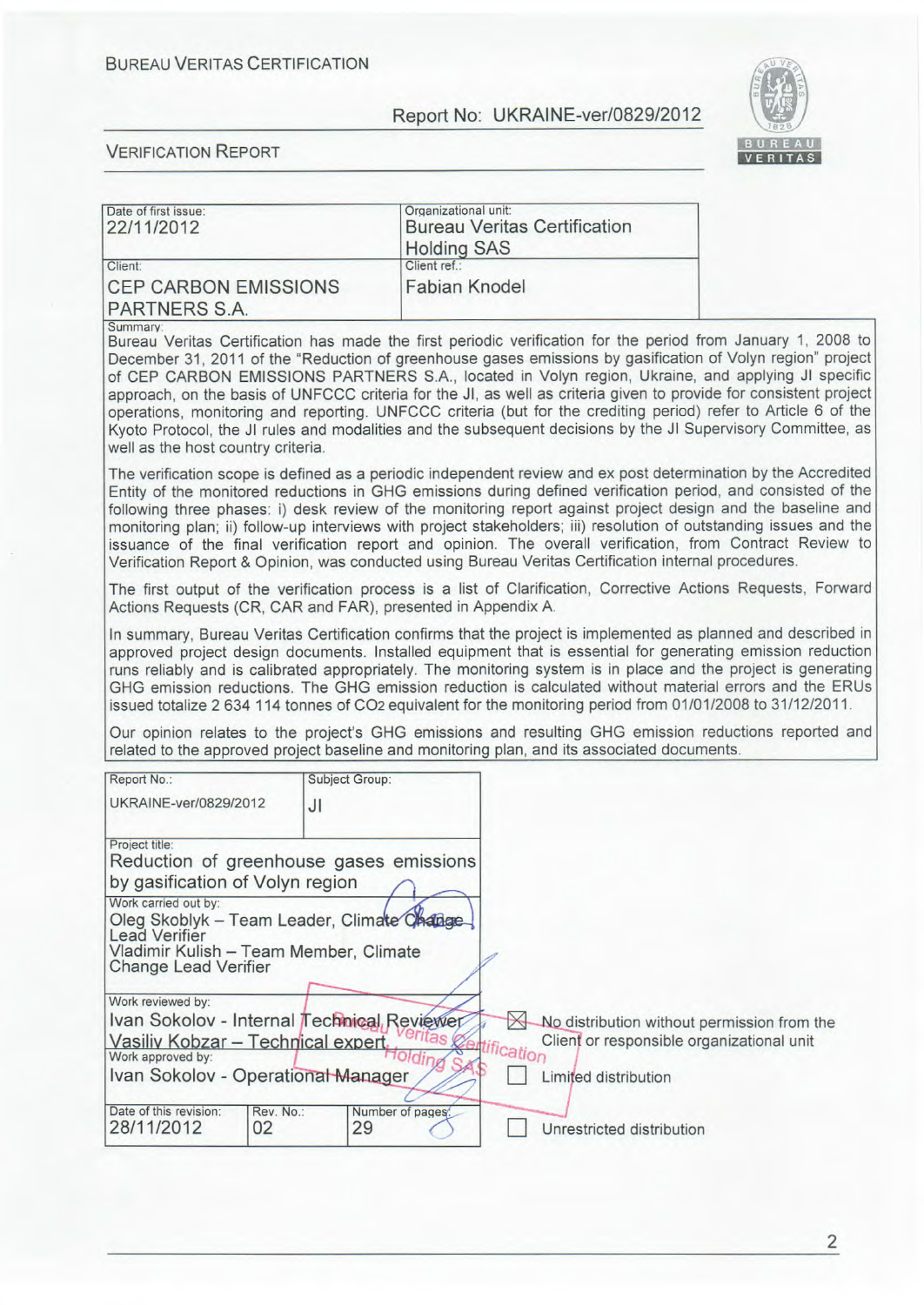

VERIFICATION REPORT

# *Table of Contents Page*

| $\mathbf{1}$<br>1.1 | Objective                                                                    | $\overline{4}$ |
|---------------------|------------------------------------------------------------------------------|----------------|
| 1.2                 | Scope                                                                        | $\overline{4}$ |
| 1.3                 | Verification team                                                            | 5              |
| $\overline{2}$      |                                                                              |                |
| 2.1                 | Review of documents                                                          | 6              |
| 2.2                 | Follow-up Interviews                                                         | 6              |
| 2.3                 | Resolution of Clarification, Corrective and Forward Action<br>Requests       | 7              |
| 3                   |                                                                              |                |
| 3.1                 | Remaining issues and FARs from previous verifications                        | 8              |
| 3.2                 | Project approval by Parties involved (90-91)                                 | 8              |
| 3.3                 | Project implementation (92-93)                                               | 8              |
| 3.4                 | Compliance of the monitoring plan with the monitoring<br>methodology (94-98) | 10             |
| 3.5                 | Revision of monitoring plan (99-100)                                         | 11             |
| 3.6                 | Data management (101)                                                        | 11             |
| 3.7                 | Verification regarding programmes of activities (102-110)                    | 14             |
| $\overline{4}$      |                                                                              |                |
| 5                   |                                                                              |                |
|                     | APPENDIX A: COMPANY PROJECT VERIFICATION PROTOCOL  19                        |                |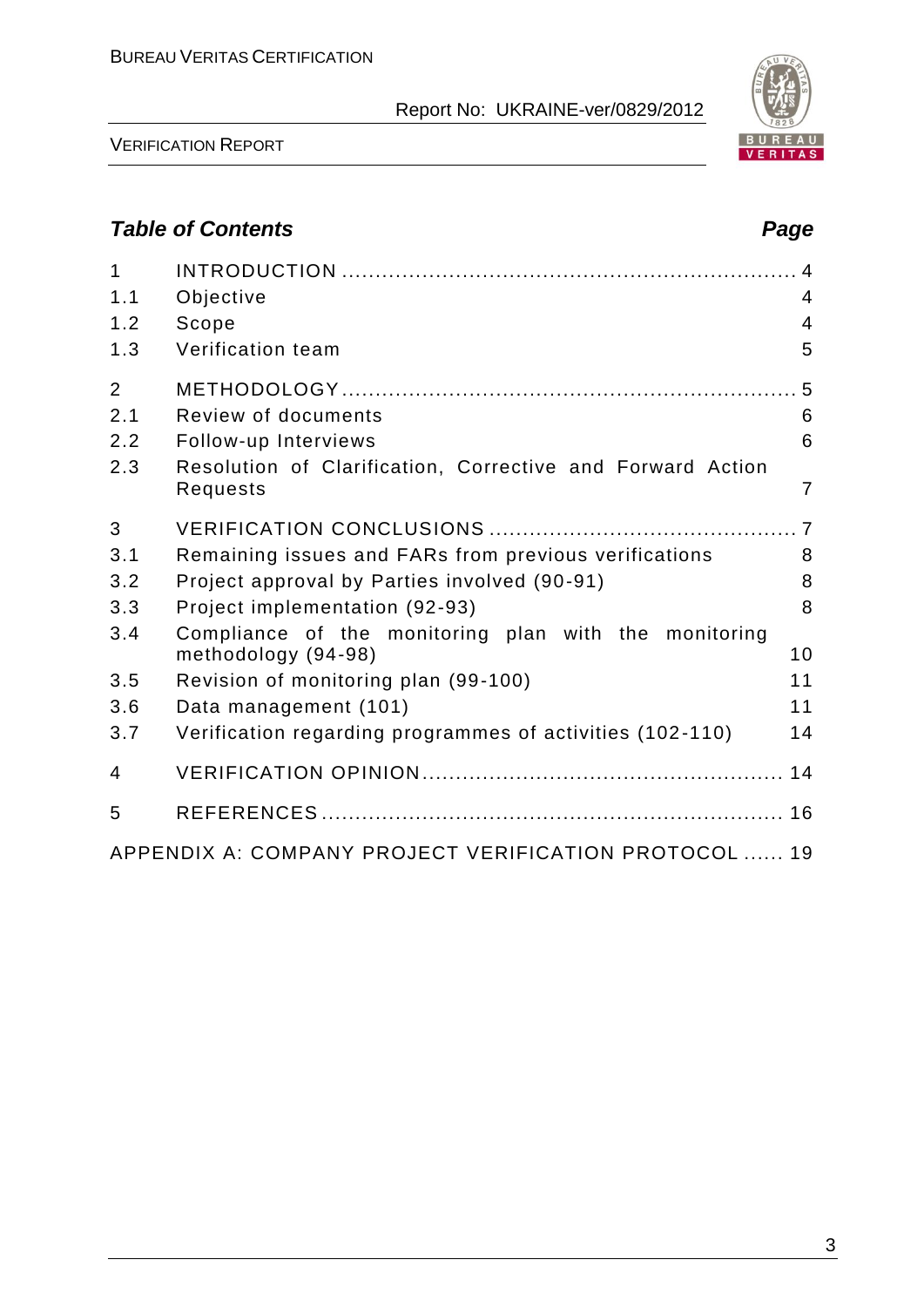

VERIFICATION REPORT

# **1 INTRODUCTION**

CEP CARBON EMISSIONS PARTNERS S.A. has commissioned Bureau Veritas Certification to verify the emissions reductions of its JI project "Reduction of greenhouse gases emissions by gasification of Volyn region" (hereafter called "the project") located in Volyn region, Ukraine.

This report summarizes the findings of the verification of the project, performed on the basis of UNFCCC criteria, as well as criteria given to provide for consistent project operations, monitoring and reporting.

The verification covers the period from January 1, 2008 to December 31, 2011.

# **1.1 Objective**

Verification is the periodic independent review and ex post determination by the Accredited Independent Entity of the monitored reductions in GHG emissions during defined verification period.

The objective of verification can be divided in Initial Verification and Periodic Verification.

UNFCCC criteria refer to Article 6 of the Kyoto Protocol, the JI rules and modalities and the subsequent decisions by the JI Supervisory Committee, as well as the host country criteria.

# **1.2 Scope**

The verification scope is defined as an independent and objective review of the project design document, the project's baseline study, and monitoring plan, and monitoring report and other relevant documents. The information in these documents is reviewed against Kyoto Protocol requirements, UNFCCC rules and associated interpretations.

The verification is not meant to provide any consulting towards the Client. However, stated requests for clarifications, corrective and/or forward actions may provide input for improvement of the project monitoring towards reductions in the GHG emissions.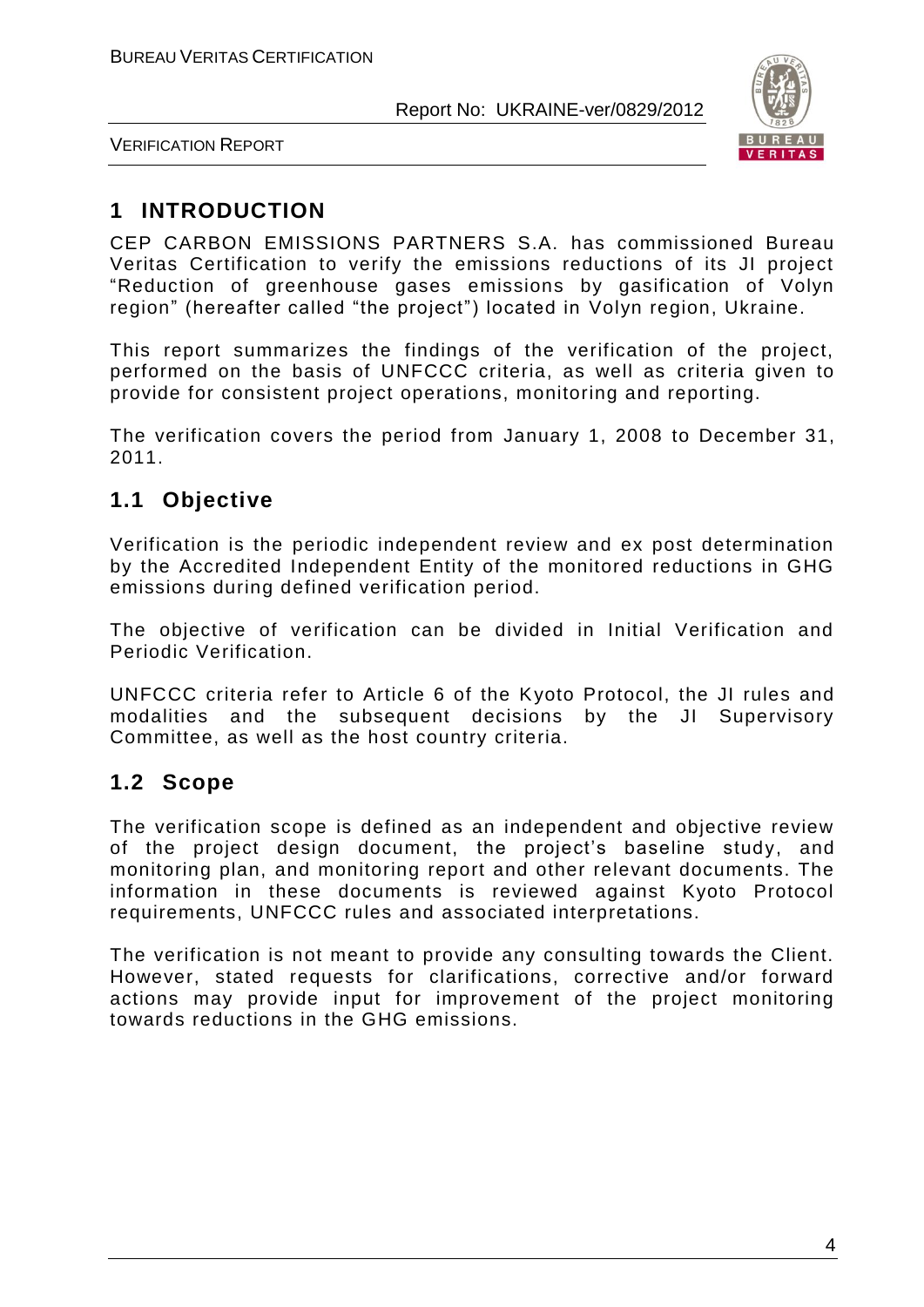

VERIFICATION REPORT

# **1.3 Verification Team**

The verification team consists of the following personnel:

Oleg Skoblyk Bureau Veritas Certification Team Leader, Climate Change Lead Verifier

Vladimir Kulish Bureau Veritas Certification Team Member, Climate Change Lead Verifier

This verification report was reviewed by:

Ivan Sokolov Bureau Veritas Certification, Internal Technical Reviewer

Vasiliy Kobzar Bureau Veritas Certification, Technical expert

# **2 METHODOLOGY**

The overall verification, from Contract Review to Verification Report & Opinion, was conducted using Bureau Veritas Certification internal procedures.

In order to ensure transparency, a verification protocol was customized for the project, according to the version 01 of the Joint Implementation Determination and Verification Manual, issued by the Joint Implementation Supervisory Committee at its 19 meeting on 04/12/2009. The protocol shows, in a transparent manner, criteria (requirements), means of verification and the results from verifying the identified criteria. The verification protocol serves the following purposes:

- It organizes, details and clarifies the requirements a JI project is expected to meet;
- It ensures a transparent verification process where the verifier will document how a particular requirement has been verified and the result of the verification.

The completed verification protocol is enclosed in Appendix A to this report.

# **2.1 Review of Documents**

The Monitoring Report (MR) submitted by CEP CARBON EMISSIONS PARTNERS S.A. and additional background documents related to the project design and baseline, i.e. country Law, Project Design Document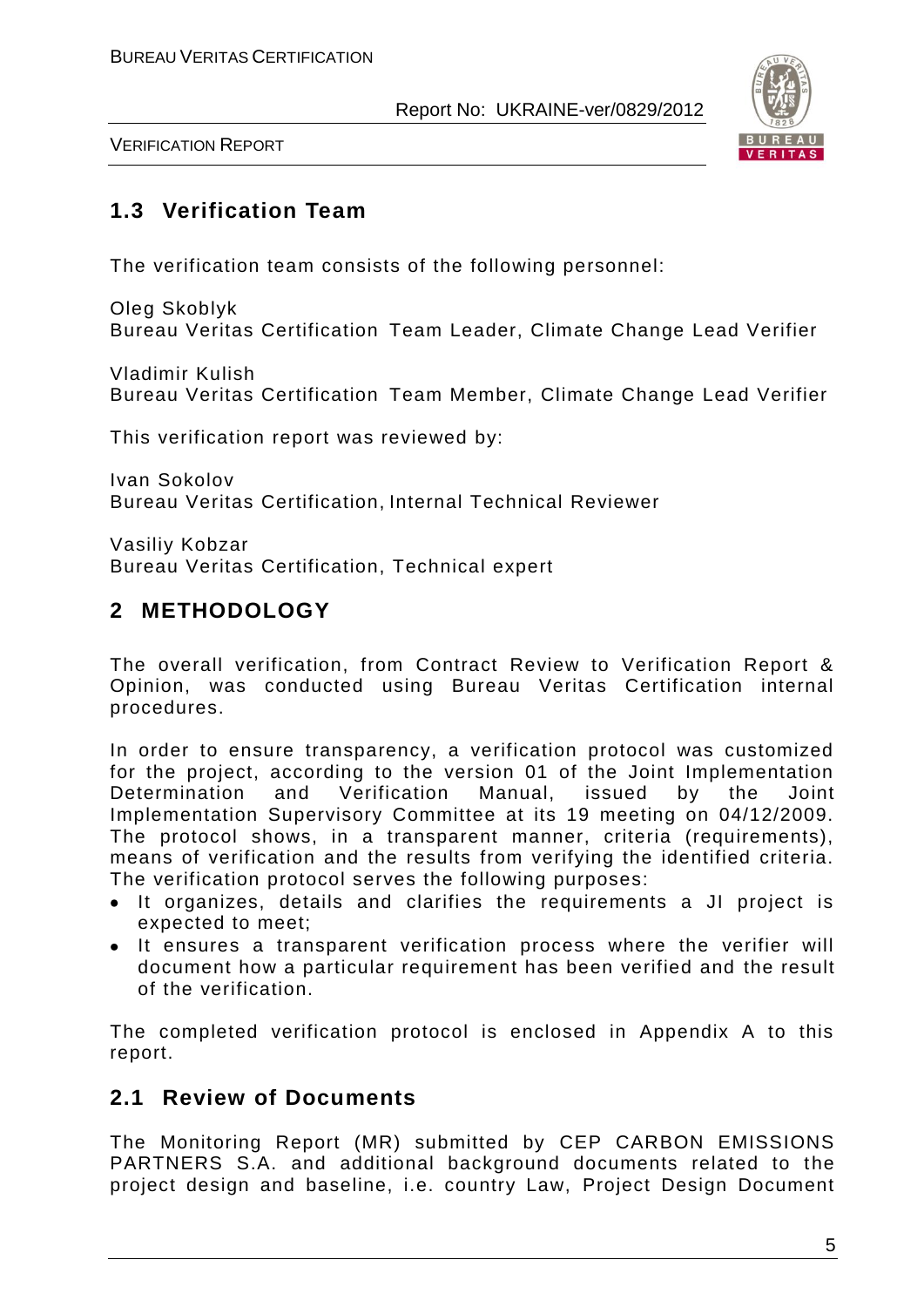

VERIFICATION REPORT

(PDD), Approved CDM methodology, Determination Report of the project issued by Bureau Veritas Certification Holding SAS No. UKRAINEdet/0694/2012 version 02 as of 11/10/2012, Guidance on criteria for baseline setting and monitoring, Host party criteria, the Kyoto Protocol, Clarifications on Verification Requirements to be Checked by an Accredited Independent Entity were reviewed.

The verification findings presented in this report relate to the Monitoring Report for the period from 01/01/2008 to 31/12/2011 version 01 of November 19, 2012 and version 02 of November 26, 2012 and the project as described in the determined PDD.

# **2.2 Follow-up Interviews**

On 26/11/2012 Bureau Veritas Certification verification team conducted a visit to the project site (PJSC "Volyngas") and performed (on-site) interviews with project stakeholders to confirm selected information and to resolve issues identified in the document review. Representatives of CEP CARBON EMISSIONS PARTNERS S.A. and PJSC "Volyngas" were interviewed (see References). The main topics of the interviews are summarized in Table 1.

| <b>Interviewed</b><br>organization                                       | <b>Interview topics</b>                                                                                                                                                                                                                                                                                                                                                                                                                                               |
|--------------------------------------------------------------------------|-----------------------------------------------------------------------------------------------------------------------------------------------------------------------------------------------------------------------------------------------------------------------------------------------------------------------------------------------------------------------------------------------------------------------------------------------------------------------|
| PJSC "Volyngas"                                                          | Organizational structure<br>⋗<br>Responsibilities and authorities<br>➤<br>Roles and responsibilities relating to data collection and processing<br>⋗<br><b>Equipment installation</b><br>➤<br>Data logging archiving and reporting<br>➤<br>Metering equipment control<br>⋗<br>Metering record keeping system, database<br>⋗<br>IT management<br>⋗<br>Personnel training<br>➤<br>Quality control procedures and technology<br>⋗<br>Internal audit and inspections<br>⋗ |
| Consultant:<br>CARBON<br><b>CEP</b><br><b>EMISSIONS</b><br>PARTNERS S.A. | Baseline methodology<br>➤<br>Monitoring plan<br>⋗<br>Monitoring report<br>➤<br>Deviations from the PDD<br>⋗                                                                                                                                                                                                                                                                                                                                                           |

**Table 1 Interview topics**

# **2.3 Resolution of Clarification, Corrective and Forward Action Requests**

The objective of this phase of the verification is to raise the requests for corrective actions and clarification and any other outstanding issues that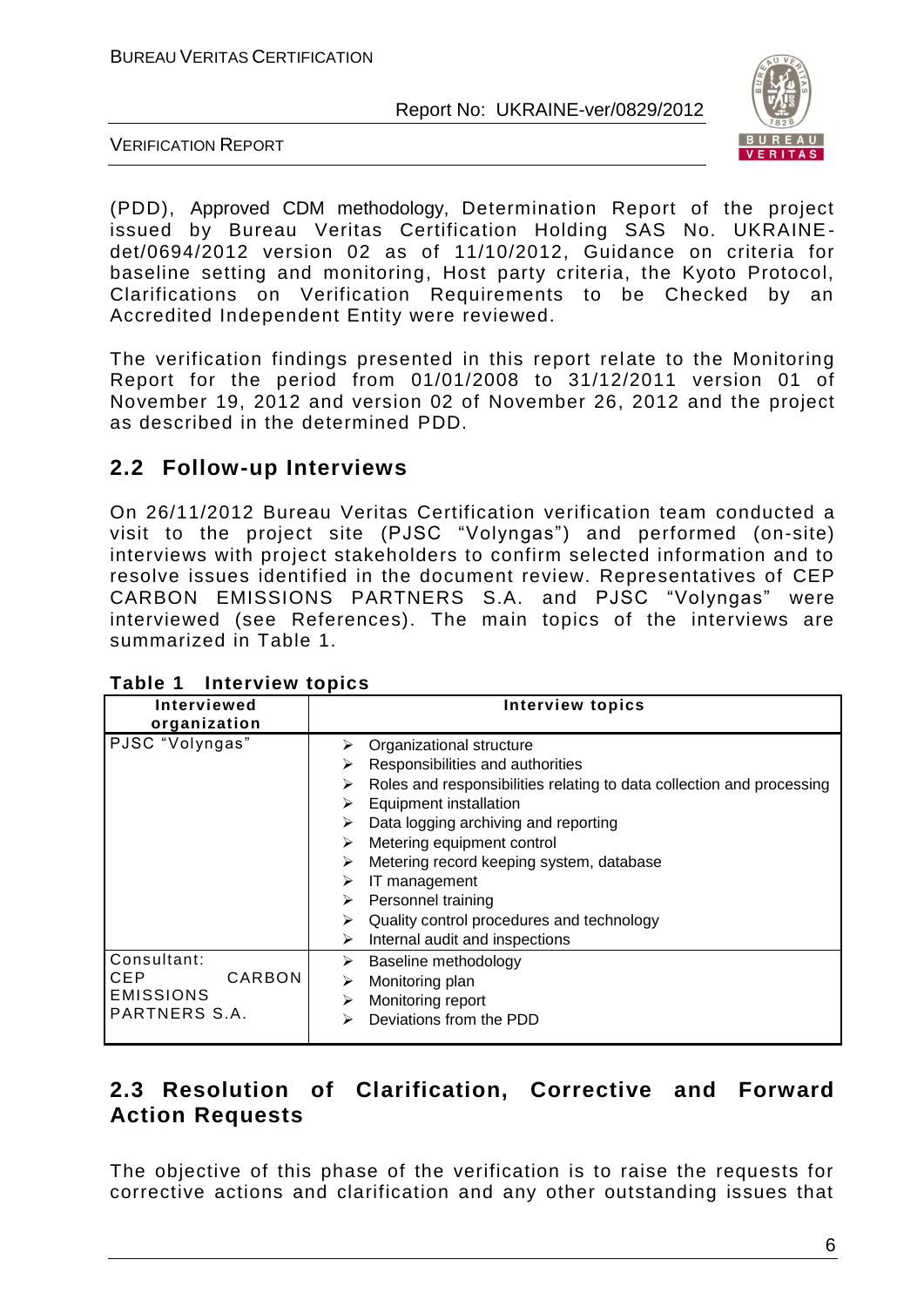

VERIFICATION REPORT

needed to be clarified for Bureau Veritas Certification positive conclusion on the GHG emission reduction calculation.

If the Verification Team, in assessing the monitoring report and supporting documents, identifies issues that need to be corrected, clarified or improved with regard to the monitoring re quirements, it should raise these issues and inform the project participants of these issues in the form of:

(a) Corrective action request (CAR), requesting the project participants to correct a mistake that is not in accordance with the monitoring plan;

(b) Clarification request (CL), requesting the project participants to provide additional information for the Verification Team to assess compliance with the monitoring plan

(c) Forward action request (FAR), informing the project participants of an issue, relating to the monitoring that needs to be reviewed during the next verification period.

The Verification Team will make an objective assessment as to whether the actions taken by the project participants, if any, satisfactorily resolve the issues raised, if any, and should conclude its findings of the verification.

To guarantee the transparency of the verification process, the concerns raised are documented in more detail in the verification protocol in Appendix A.

# **3 VERIFICATION CONCLUSIONS**

In the following sections, the conclusions of the verification are stated.

The findings from the desk review of the original monitoring documents and the findings from interviews during the follow up visit are described in the Verification Protocol in Appendix A.

The Clarification, Corrective and Forward Action Requests are stated, where applicable, in the following sections and are further documented in the Verification Protocol in Appendix A. The verification of the Project resulted in 8 Corrective Action Requests and 3 Clarification Requests.

The number between brackets at the end of each section corresponds to the DVM paragraph.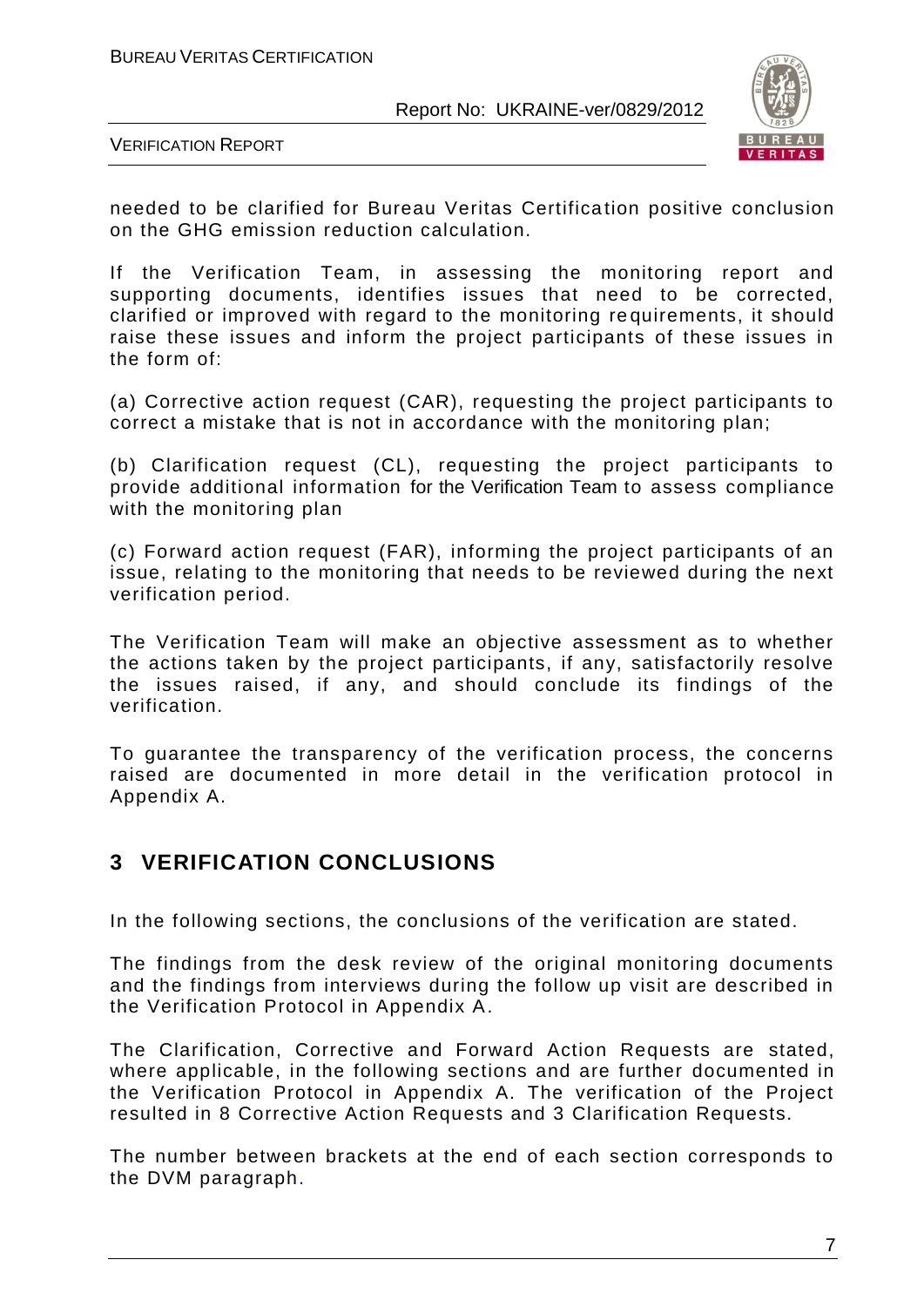

VERIFICATION REPORT

# **3.1 Remaining issues and FARs from previous verifications**

The purpose of this verification is to verify the issues from previous verifications and determination or issues to be verified in the PDD. The Determination Report prepared by Bureau Veritas Certification has determined the following unsolved issues:

## **CAR 15:**

The Letters of Approval from parties involved are absent.

## **Response**

The project obtained written approval from Ukraine (the Host country) on 22/11/2012 (Letter of Approval № 3576/23/7, issued by the State Environmental Investment Agency). The project was also approved by Switzerland, the country – buyer of GHG emission reductions (Letter of Approval № J294-0485, issued by the Federal Office for the Environment (FOEN) dated 24/10/2012).

# **3.2 Project approval by Parties involved (90-91)**

The project was approved by the host Party (Ukraine) - the Letter of Approval No. 3576/23/7 dated 22/11/2012 issued by State Environmental Investment Agency of Ukraine. The project was also approved by the party – buyer of the emission reduction units (Switzerland) - Letter of Approval No.J294-0485 dated 24/10/2012 issued by the Federal Office for the Environment FOEN of Switzerland.

The abovementioned written approvals are unconditional.

The identified areas of concern as to the project approval by the parties involved, project participants responses and Bureau Veritas Certification's conclusions are described in Appendix A to this report (refer to CAR 01 , CAR 02).

# **3.3 Project implementation (92-93)**

The main purpose of the project is reduction of greenhouse gas emissions by changing the structure of fuel consumption in industrial, utility, administrative and private sectors by replacing solid and liquid fuels with natural gas.

The project provides for the construction and expansion of the gas distribution systems (GDS), which will also improve the energy efficiency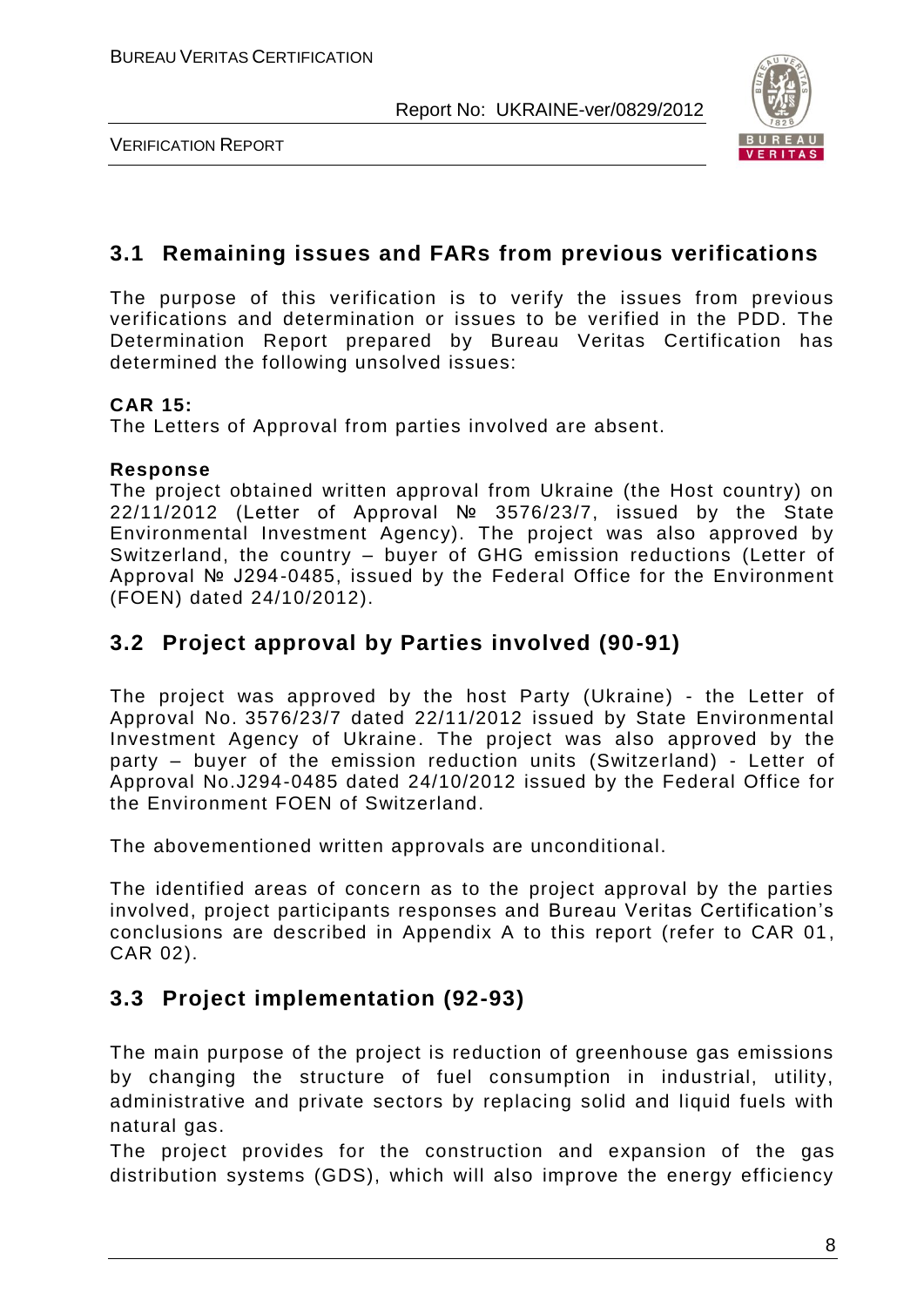

VERIFICATION REPORT

of thermal power generation due to the transition of existing heatgenerating systems to natural gas. The project initiated by PJSC "Volyngas" results in the reduction of greenhouse gas (GHG) emissions into the atmosphere and improves the environmental situation in the region.

In general, the project activity is aimed at:

- $\triangleright$  Ensuring of the natural gas supply to end users by means of the construction and reconstruction of gas distribution networks(gasification);
- $\triangleright$  Replacement of solid and liquid fuels with natural gas;
- $\triangleright$  Increase in heat energy consumption efficiency;
- $\triangleright$  Greenhouse gas emission reductions under the Joint Implementation (JI) Mechanism.

Implementation of project activities started in late 2003, as stated in the determined PDD version 02. Therefore, 01/01/2004 was taken as the starting date of the crediting period.

This Monitoring Report presents emission reductions achieved during the period of 01/01/2008 – 31/12/2011. Status of the project activity implementation complies with the project plan included in the determined PDD version 02.

Project implementation status in the reporting period of 01/01/2008 – 31/12/2011 is provided in Table 2 below.

| <b>Measures</b>                               |            |            |           |  |
|-----------------------------------------------|------------|------------|-----------|--|
| Construction of gas distribution networks, km |            |            |           |  |
| 2008<br>2011<br>2009<br>2010                  |            |            |           |  |
| 0,5529947                                     | 0,31414985 | 0,29189985 | 0,1374889 |  |

## **Table 2 Project implementation status during the reporting monitoring period from 01/01/2008 to 31/12/2011**

The starting date of the crediting period has not changed and remains the date when the first emission reductions are expected to be generated, namely: January 1, 2004.

The monitoring system is in place.

Monitoring equipment, such as natural gas meters, meets industry standards of Ukraine. All monitoring equipment is included in the detailed verification (calibration) plan and tested at intervals prescribed by the manufacturers of such equipment.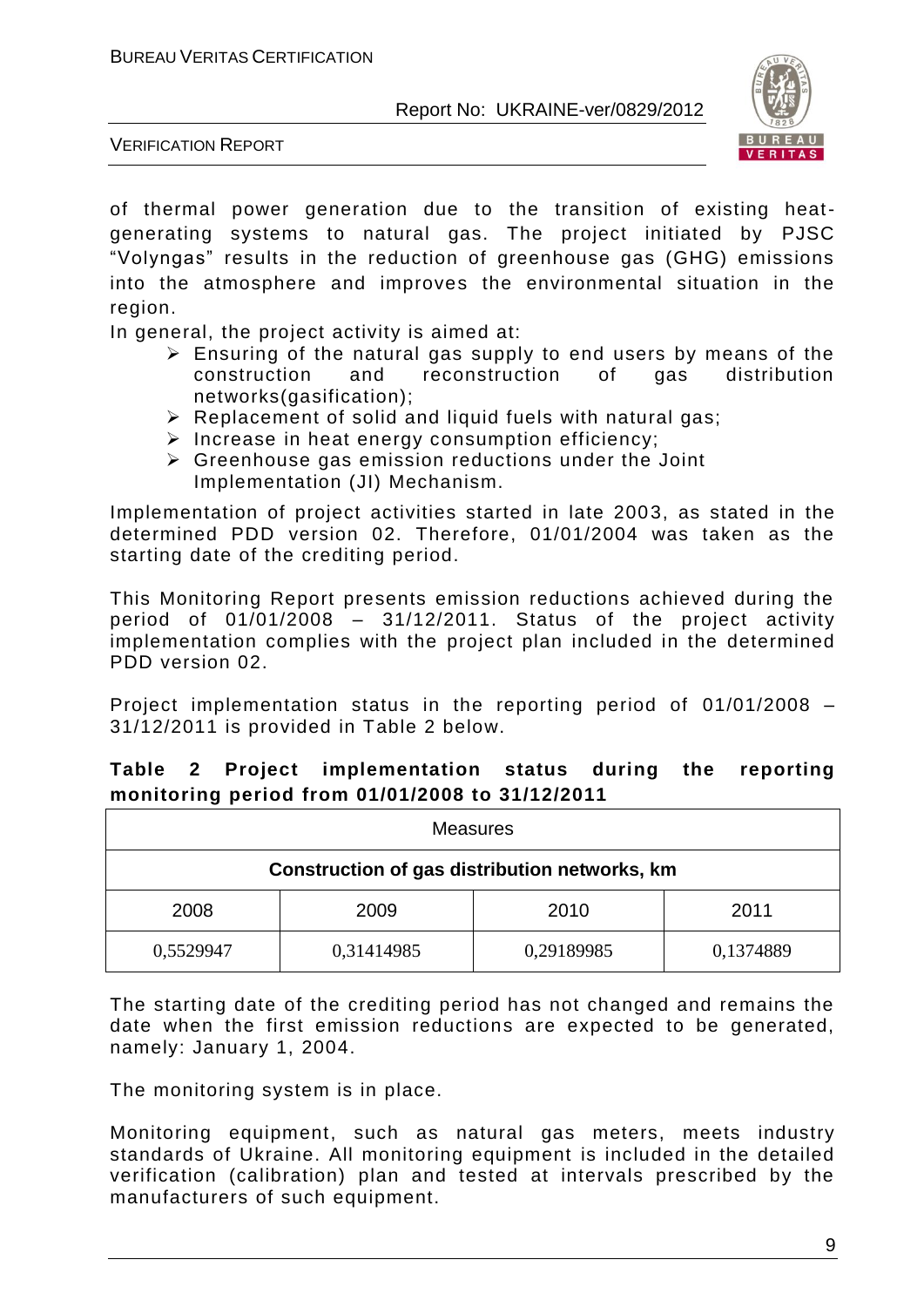

VERIFICATION REPORT

The impact of the project "Reduction of greenhouse gases emissions by gasification of Volyn region" on the environment during the construction work can be assessed as tolerable. Project facilities are not included in the list of activities and facilities of environmental hazard. Completed analysis of the impact of facilities on the environment, which considers all factors, showed that in the normal technical operational mode they will neither cause any negative processes in the environment of the region, nor lead to any negative social and economic consequences and the risk of accidents and their possible impact is minimized.

As part of procedures undertaken at the request of relevant state services, the company reports on environmental performance on a periodical basis. Environmental department of PJSC "Volyngas" develops quarterly reports in accordance with the Form No.2-TP (air) that is provided to local government statistics.

The project scenario provides for expansion of the territorial gas supply system, which includes construction and reconstruction of the gas distribution networks (GDN) and related equipment. The project provides for modernization of the fuel consumption system by means of transition of heat-generating systems to natural gas and transferring the consumers from centralized to individual heating and hot water supply systems, which, in turn, leads to the use of more efficient and environmentally friendly fossil fuel (natural gas), improvement of the quality of heating and hot water supply services, reduction of thermal energy consumption due to increased efficiency of individual systems in comparison with the centralized ones.

The identified areas of concern as to the project implementation, project participants responses and Bureau Veritas Certification's conclusions are described in Appendix A to this report (refer to CAR 03, CAR 04).

# **3.4 Compliance of the monitoring plan with the monitoring methodology (94-98)**

The monitoring occurred in accordance with the monitoring plan included in the PDD regarding which the determination has been deemed final and is so listed on the UNFCCC JI website.

For calculating the emission reductions, key factors, such as volume of natural gas to be supplied to the consumers, existing tariffs for natural gas transportation, public policy in the field of gas supply, experience in implementing activities provided by the project, current practice that exists in this field in Ukraine, financial costs and background, sectoral reform policy in the field of gas supply and legislation, influencing the baseline emissions and the activity level of the project and the emissions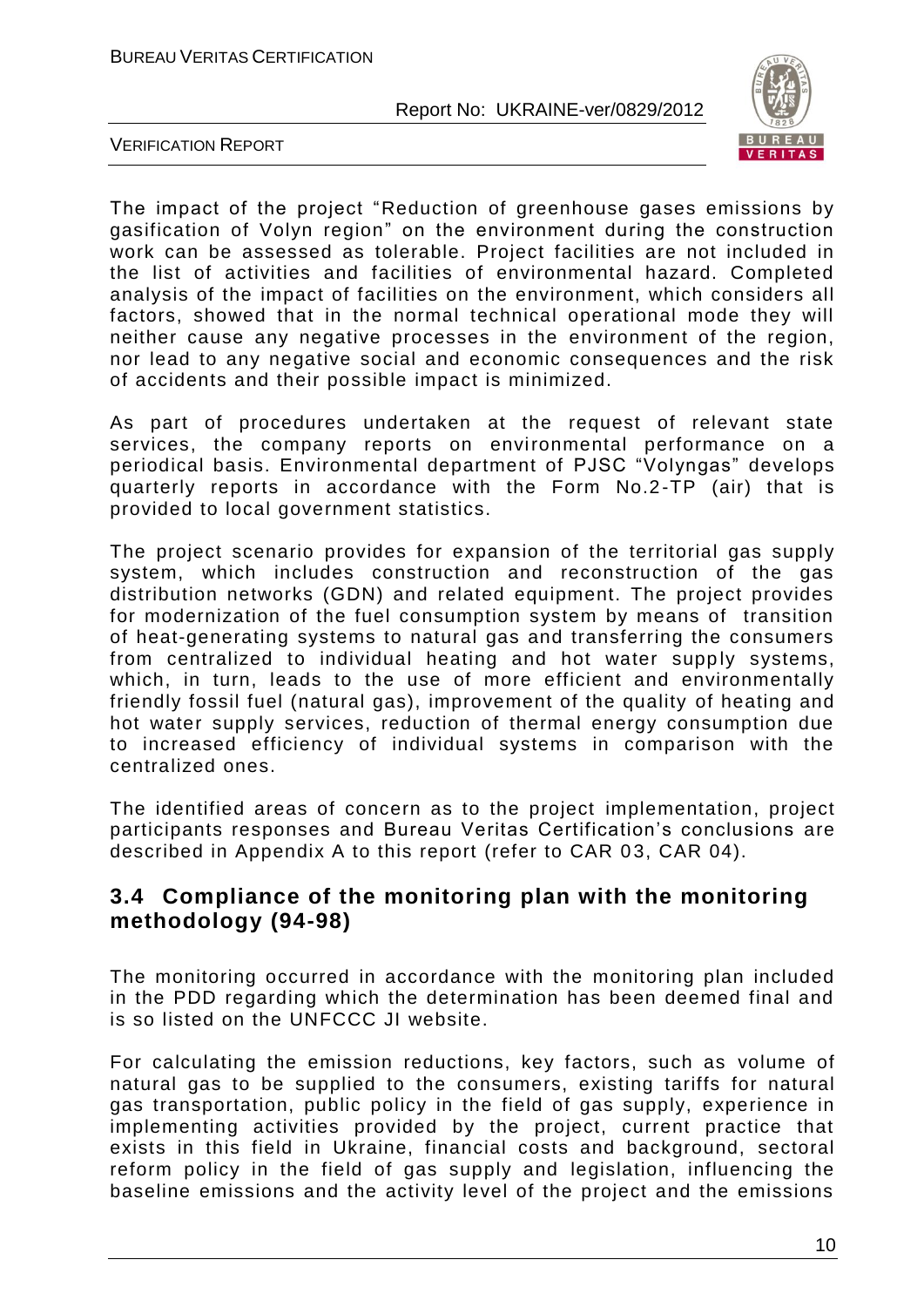

VERIFICATION REPORT

as well as risks associated with the project were taken into account, as appropriate.

Data sources used for calculating emission reductions such as appropriately calibrated measuring devices, survey of carbon dioxide emission factors are clearly identified, reliable and transparent.

Carbon dioxide emission factor for natural gas combustion, carbon dioxide emission factor for fossil fuel combustion, default emission factor for methane at technological gas equipment at end consumer's place , default emission factor for methane in the process of natural gas transportation and distribution, reduced GHG emission factor for natural gas transportation to end consumers are selected by carefully balancing accuracy and reasonableness, and appropriately justified of the choice.

The calculation of emission reductions is based on conservative assumptions and the most plausible scenarios in a transparent manner.

The monitoring periods per component of the project are clearly specified in the monitoring report and do not overlap with those for which verifications were already deemed final in the past.

The identified areas of concern as to the compliance of the monitoring plan with the monitoring methodology, project participants responses and Bureau Veritas Certification's conclusions are described in Appendix A to this report (refer to CAR 05, CAR 06, CL 01).

## **3.5 Revision of monitoring plan (99-100)**

Not applicable.

## **3.6 Data management (101)**

The data and their sources, provided in monitoring report, are clearly identified, reliable and transparent.

The implementation of data collection procedures is in accordance with the monitoring plan provided in the PDD, including the quality control and quality assurance procedures.

The function of the monitoring equipment, including its calibration status, is in order.

According to the current Law "On metrology and metrological activity", all metering equipment in Ukraine shall meet the specified requirements of relevant standards and is subject to periodic calibration. Intercalibration periods are stated in Section B.1. of the MR.

The project complies with the legislative requirements relating to calibration and verification.

The evidence and records used for the monitoring are maintained in a traceable manner.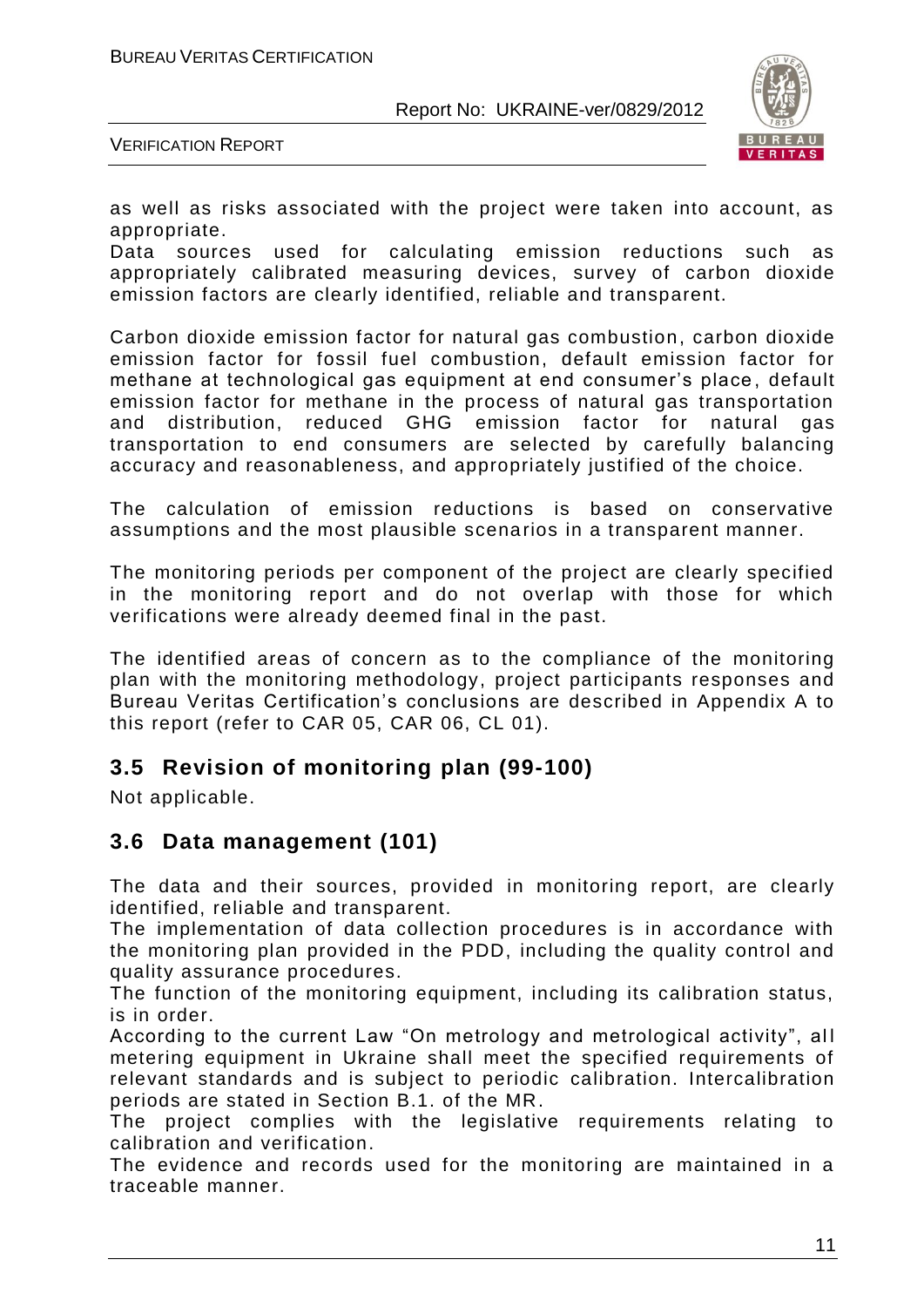

VERIFICATION REPORT

Data collection and management system is in accordance with the monitoring plan provided in the PDD.

The most objective and cumulative indicator that provides a clear picture of whether emission reduction took place is natural gas consumption. The substitution of fuel oil and coal with natural gas leads to GHG emission reductions. In addition, systems of energy carrier transportation, preparation and combustion show higher efficiency if a switch to natural gas occurs and this happens irrelevant of external factors.

The monitoring procedure provides for the following measures:

- 1. Collection of information on greenhouse gas emissions within the project boundary during the crediting period.
- 2. Assessment of the project implementation schedule.
- 3. Collection of the information on measurement equipment, its calibration.
- 4. Collection and archiving of information on the impact of project activities on the environment.
- 5. Data archiving.
- 6. Organization of personnel training.

Data and parameters subject to periodic monitoring, according to the monitoring plan provided in the PDD version 02, as well as the list of constant values used to calculate emission reductions, are provided in Section B.2.1. of the Monitoring Report, as well as in Annexes 3.1-3.3.

Monitoring of natural gas consumption by legal entities.

- 1. Legal entities supply information on gas consumption to the Gas resource department of PJSC "Volyngas" every month.
- 2. Gas resource department conducts monthly inspections of meters, executes a certificate signed by the enterprise and transfers it to the Industrial and public-utility department of PJSC "Volyngas".
- 3. Industrial and public-utility department of PJSC "Volyngas" processes information into basic form by program.
- 4. Indices of gas supply volume processed by program are delivered to the project developer.

Monitoring of natural gas consumption by individuals.

1. Service of consumer gas consumption control conducts monthly inspections of meters, executes a certificate signed by an individual and transfers it to the Consumers service.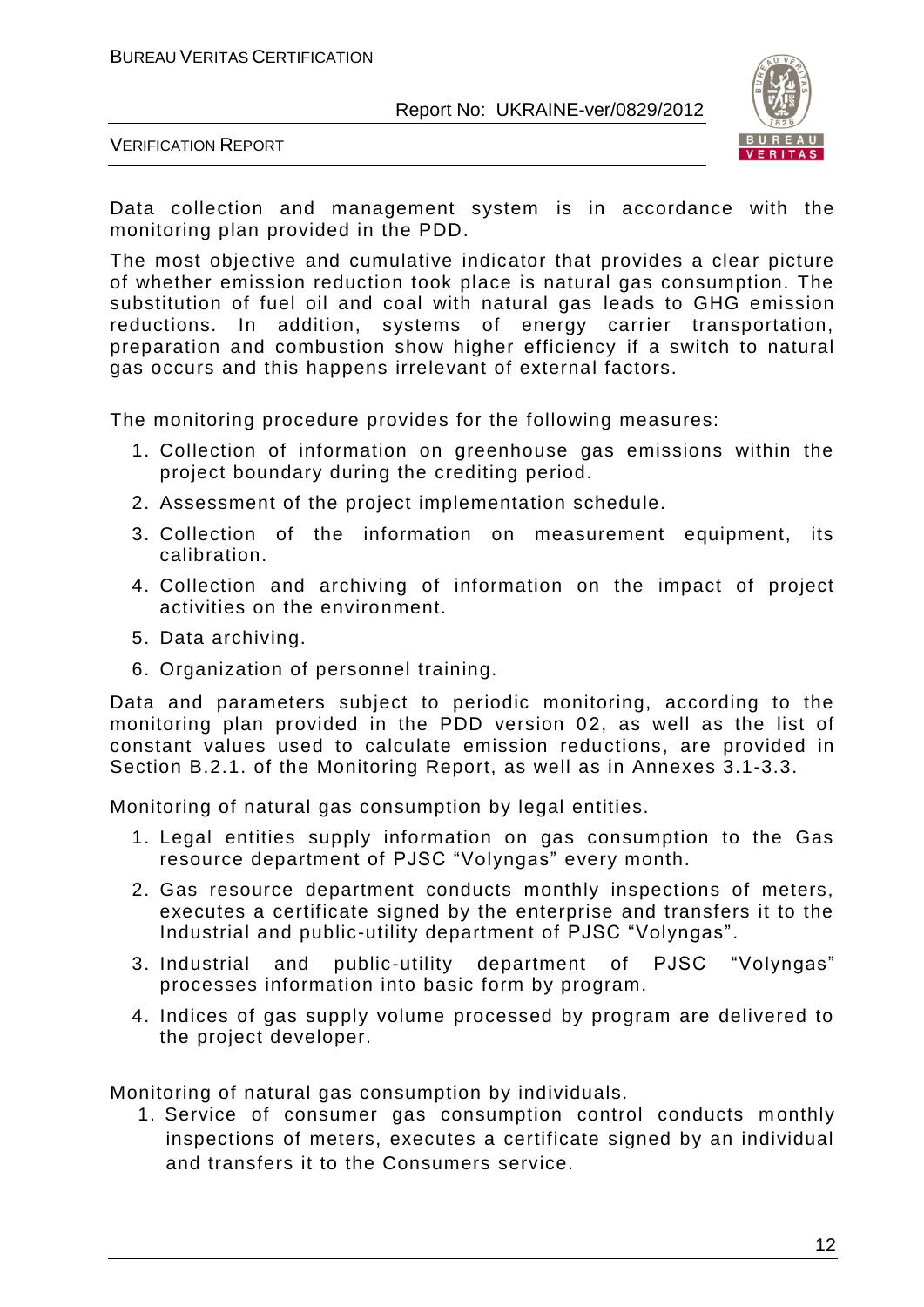

VERIFICATION REPORT

- 2. Bank institutions deliver the information on gas consumption in the form of paid bills to the Payment settlement and customer department of PJSC "Volyngas".
- 3. Consumers service processes received information and bases it into program.
- 4. Indices of gas supply volume processed by program are delivered to the project developer.

Structure of data collection as a part of the project monitoring is shown in Figure 1.



## **Figure 1 Structure of monitoring data collection**

All necessary data concerning GHG emission reduction monitoring is archived in paper and/or electronic form and kept till the end of the crediting period and for two years after the latest transaction with emission reduction units.

The Monitoring Report version 02 provides sufficient information on duties assigned, responsibility and authorities concerning implementation and undertaking of monitoring procedures, including data management. The verification team confirms the efficiency of the existing management and operational systems and considers them appropriate for reliable project monitoring.

The identified areas of concern as to the data management, project participants responses and Bureau Veritas Certification's conclusions are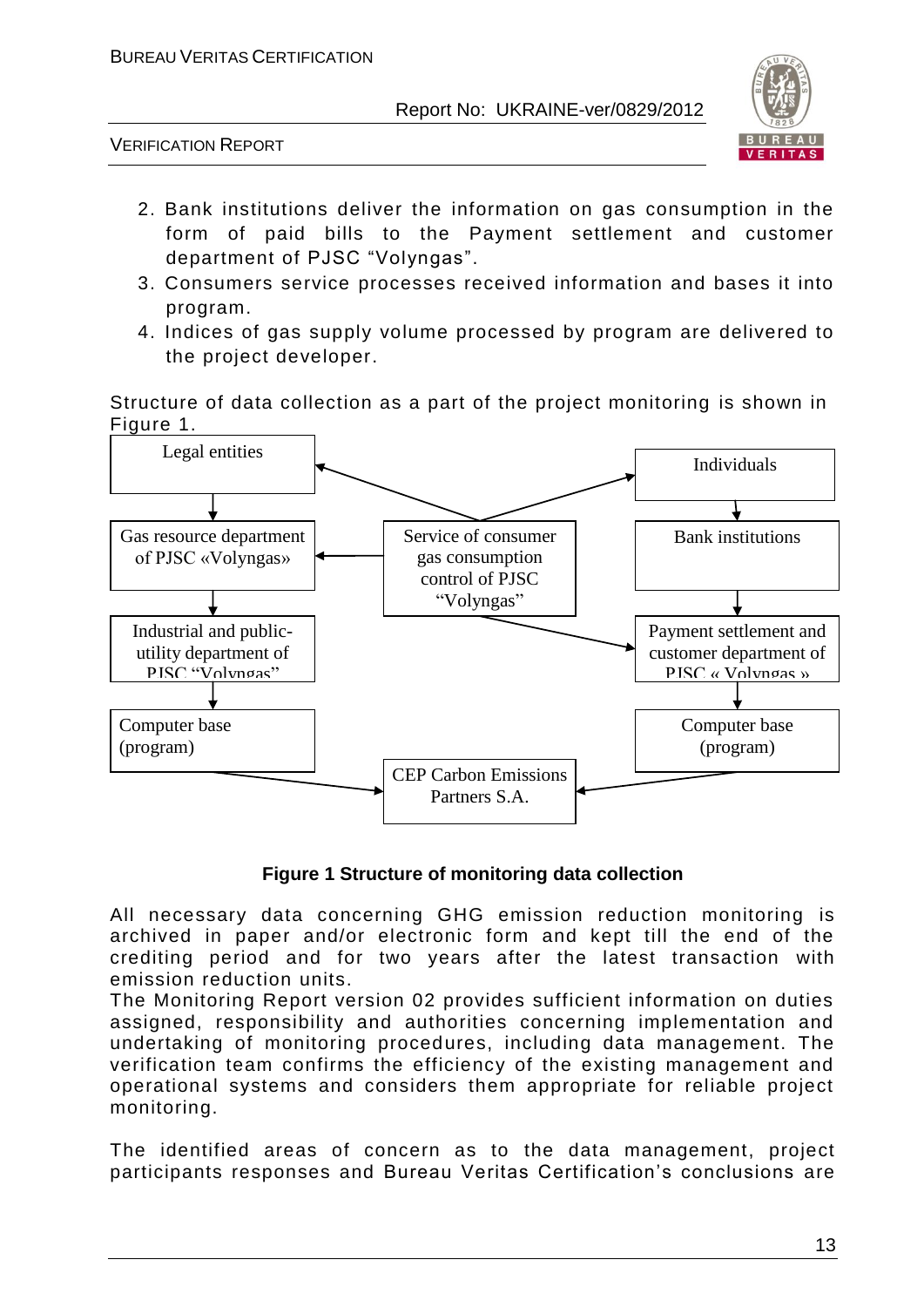

VERIFICATION REPORT

described in Appendix A to this report (refer to CAR 07, CAR 08, CL 02, CL 03).

## **3.7 Verification regarding programmes of activities (102- 110)**

Not applicable.

# **4 VERIFICATION OPINION**

Bureau Veritas Certification has performed the first periodic verification for the period from January 1, 2008 to December 31, 2011 of the "Reduction of greenhouse gases emissions by gasification of Volyn region" project in Ukraine, which applies JI specific approach. The verification was performed on the basis of UNFCCC criteria and host country criteria and also on the criteria given to provide for consistent project operations, monitoring and reporting.

The verification consisted of the following three phases: i) desk review of the monitoring report against the project design and the baseline and monitoring plan; ii) follow-up interviews with project stakeholders; iii) resolution of outstanding issues and the issuance of the final verification report and opinion.

PJSC "Volyngas" management is responsible for the preparation of data which serve as the basis for estimation of GHG emission reductions. CEP CARBON EMISSIONS PARTNERS S.A. provides PJSC "Volyngas" with consultative support in the issues relating to organization of data collection and is responsible for developing the monitoring report based on the Project Monitoring Plan included in the final PDD version 02.

Bureau Veritas Certification verified the Project Monitoring Report version 02 for the reporting period from 01/01/2008 to 31/12/2011 as indicated below. Bureau Veritas Certification confirms that the project is implemented as per approved PDD version. Installed equipment being essential for generating emission reduction runs reliably and is calibrated appropriately. The monitoring system is in place and the project is generating GHG emission reductions.

Emission reductions achieved by the project for the period from 01/01/2008 to 31/12/2011 do not differ from the amount predicted for the same period in the determined PDD. This is explained by the fact that at the time of the PDD development all data were available for accurate calculation of GHG emission reductions of the project.

Bureau Veritas Certification can confirm that the GHG emission reduction is calculated without material misstatements. Our opinion relates to the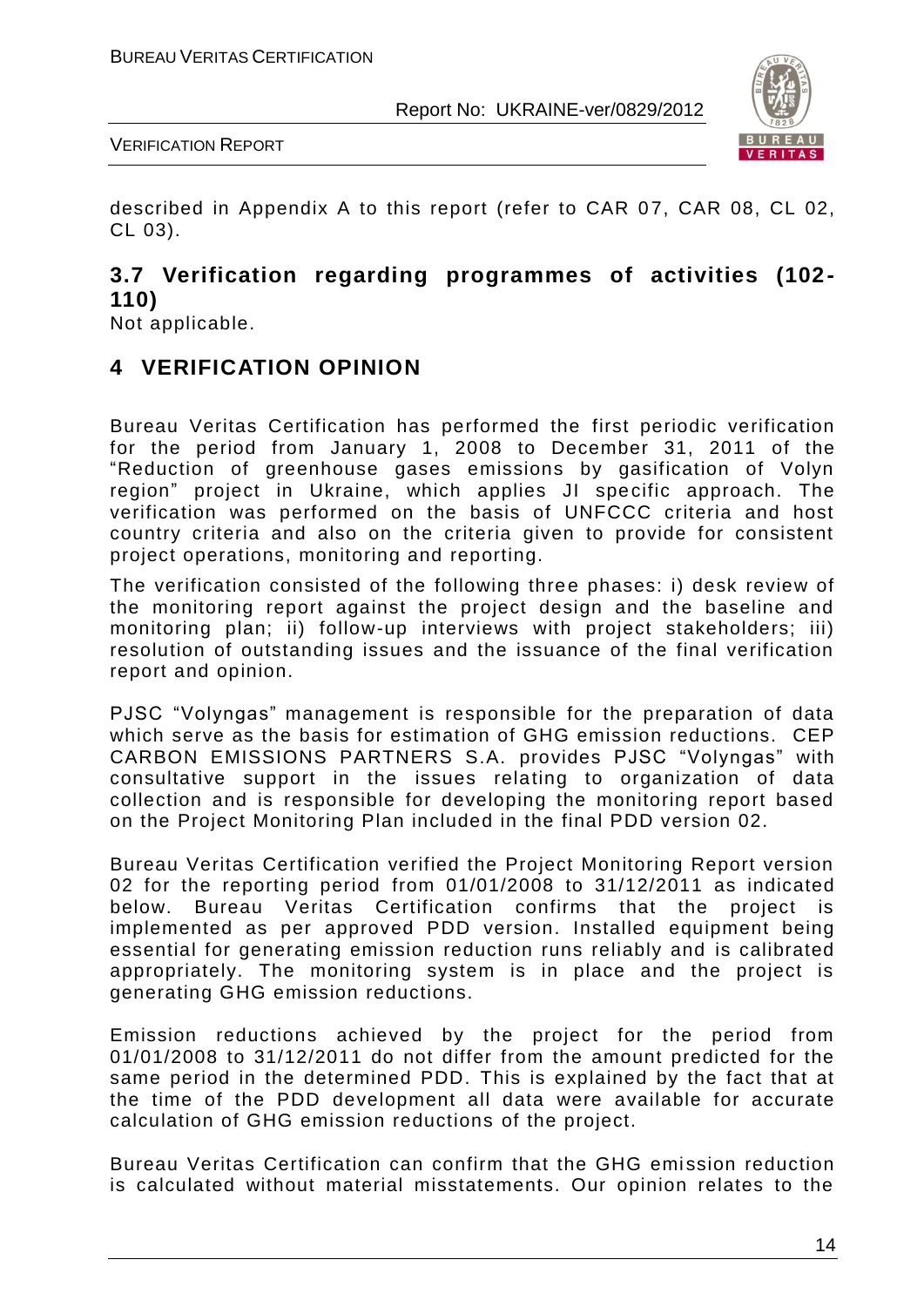

VERIFICATION REPORT

project's GHG emissions and resulting GHG emissions reductions reported and related to the approved project baseline and monitoring, and its associated documents. Based on the information we have seen and evaluated, we confirm the following statement:

Reporting period: From 01/01/2008 to 31/12/2011

| In the period from 01/01/2008 to 31/12/2008<br><b>Baseline emissions</b><br>Project emissions<br>Leakage<br><b>Emission Reductions</b> | :1 707 496 tonnes of CO <sub>2</sub> equivalent.<br>:919 549 tonnes of CO <sub>2</sub> equivalent.<br>: 128 518 tonnes of CO <sub>2</sub> equivalent.<br>tonnes of CO <sub>2</sub> equivalent.<br>:659 429 |
|----------------------------------------------------------------------------------------------------------------------------------------|------------------------------------------------------------------------------------------------------------------------------------------------------------------------------------------------------------|
| In the period from 01/01/2009 to 31/12/2009<br><b>Baseline emissions</b><br>Project emissions<br>Leakage<br><b>Emission Reductions</b> | $: 1629082$ tonnes of $CO2$ equivalent.<br>: 877 174 tonnes of CO <sub>2</sub> equivalent.<br>: 122 088 tonnes of CO <sub>2</sub> equivalent.<br>$: 629820$ tonnes of $CO2$ equivalent.                    |
| In the period from 01/01/2010 to 31/12/2010<br>Baseline emissions<br>Project emissions<br>Leakage<br><b>Emission Reductions</b>        | $:1779606$ tonnes of $CO2$ equivalent.<br>:956 885 tonnes of CO <sub>2</sub> equivalent.<br>: 129 370 tonnes of CO <sub>2</sub> equivalent.<br>$:693351$ tonnes of $CO2$ equivalent.                       |
| In the period from 01/01/2011 to 31/12/2011<br><b>Baseline emissions</b><br>Project emissions<br>Leakage<br><b>Emission Reductions</b> | $: 1683410$ tonnes of $CO2$ equivalent.<br>: 905 502 tonnes of CO <sub>2</sub> equivalent.<br>: 126 394 tonnes of CO <sub>2</sub> equivalent.<br>$: 651514$ tonnes of $CO2$ equivalent.                    |

Total in the period from 01/01/2008 to 31/12/2011

| Baseline emissions         | $: 6799594$ tonnes of $CO2$ equivalent. |
|----------------------------|-----------------------------------------|
| Project emissions          | $: 3659110$ tonnes of $CO2$ equivalent. |
| Leakage                    | $: 506370$ tonnes of $CO2$ equivalent.  |
| <b>Emission Reductions</b> | $: 2634114$ tonnes of $CO2$ equivalent. |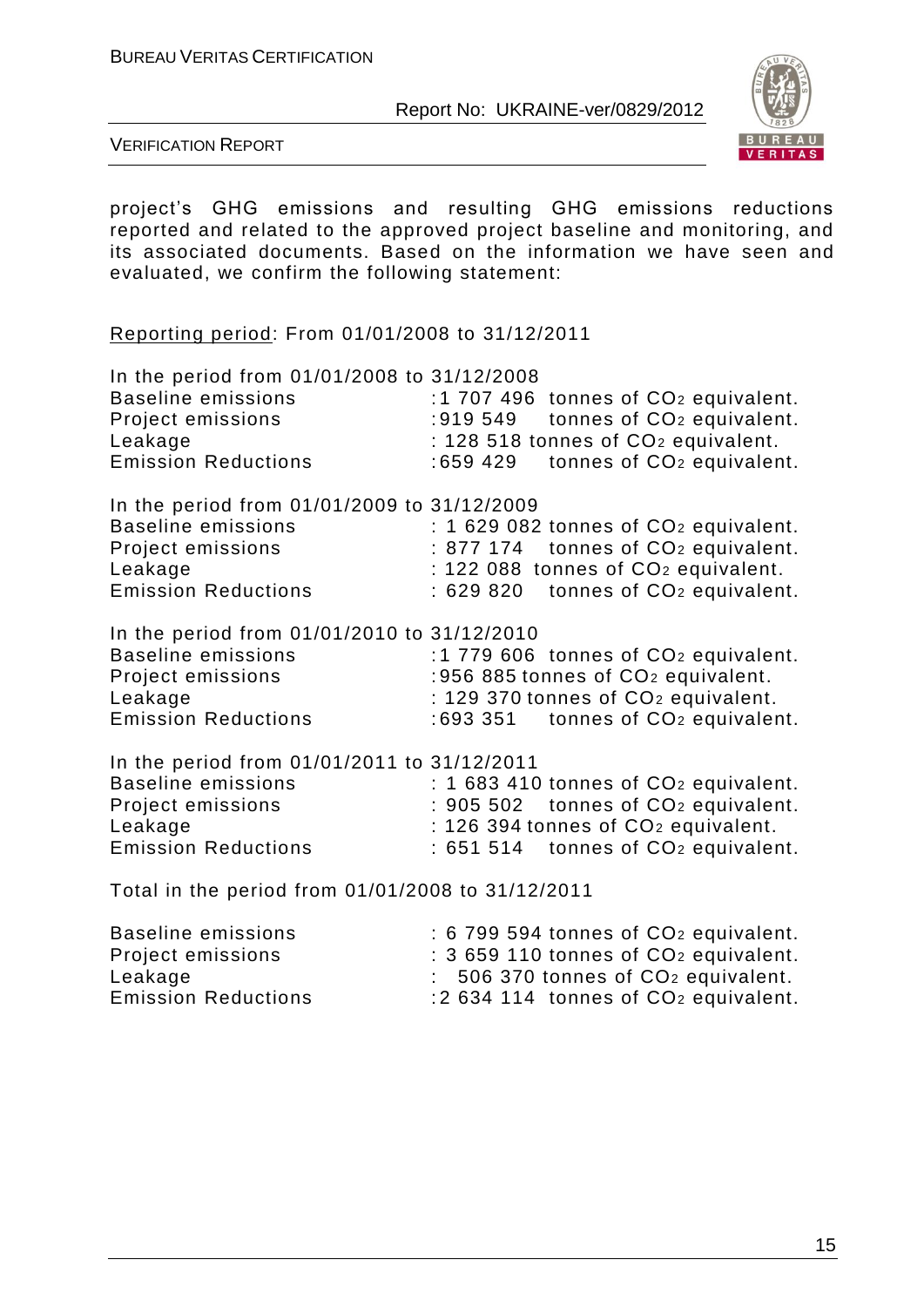

VERIFICATION REPORT

# **5 REFERENCES**

### **Category 1 Documents:**

Documents provided by the project participants that relate directly to the GHG components of the project.

| /1/  | Monitoring Report of the JI project "Reduction of greenhouse<br>gases emissions by gasification of Volyn region" for the period<br>from 01/01/2008 to 31/12/2011 version 01 dated 19/11/2012                                                     |
|------|--------------------------------------------------------------------------------------------------------------------------------------------------------------------------------------------------------------------------------------------------|
| /2/  | Monitoring Report of the JI project "Reduction of greenhouse<br>gases emissions by gasification of Volyn region" for the period<br>from 01/01/2008 to 31/12/2011 version 02 dated 26/11/2012                                                     |
| /3/  | Annex 1. Monitoring Parameters for the period of 01/01/2008 -<br>31/12/2011                                                                                                                                                                      |
| /4/  | Annex 2. Technical registry of gas networks (Excel spreadsheet)                                                                                                                                                                                  |
| /5/  | Annex 3.1. Calculation of GHG emission reductions under the<br>project "Reduction of greenhouse gases emissions by gasification<br>of Volyn region" (Excel spreadsheet)                                                                          |
| /6/  | Annex 3.2. Calculation of GHG emission reductions under the<br>project "Reduction of greenhouse gases emissions by gasification<br>of Volyn region" (Excel spreadsheet)                                                                          |
| /7/  | Annex 3.3. Calculation of GHG emission reductions under the<br>project "Reduction of greenhouse gases emissions by gasification<br>of Volyn region" (Excel spreadsheet)                                                                          |
| /8/  | Project Design Document of the project "Reduction of greenhouse<br>gases emissions by gasification of Volyn region", version 02 dated<br>09/10/2012                                                                                              |
| /9/  | Determination Report of the project "Reduction of greenhouse<br>gases emissions by gasification of Volyn region" No. UKRAINE-<br>det/0694/2012 version 02 as of 11/10/2012 issued by Bureau<br><b>Veritas Certification</b>                      |
| /10/ | Letter of Approval of the Joint Implementation project "Reduction<br>of greenhouse gases emissions by gasification of Volyn region"<br>22/11/2012<br>issued by State<br>#3576/23/7<br>of<br>Environmental<br><b>Investment Agency of Ukraine</b> |
| /11/ | Letter of Approval of the JI project "Reduction of greenhouse<br>gases emissions by gasification of Volyn region" # J294-0485<br>issued by the Federal Office for the Environment of Switzerland<br>dated 24/10/2012                             |

## **Category 2 Documents:**

Background documents related to the design and/or methodologies employed in the design or other reference documents.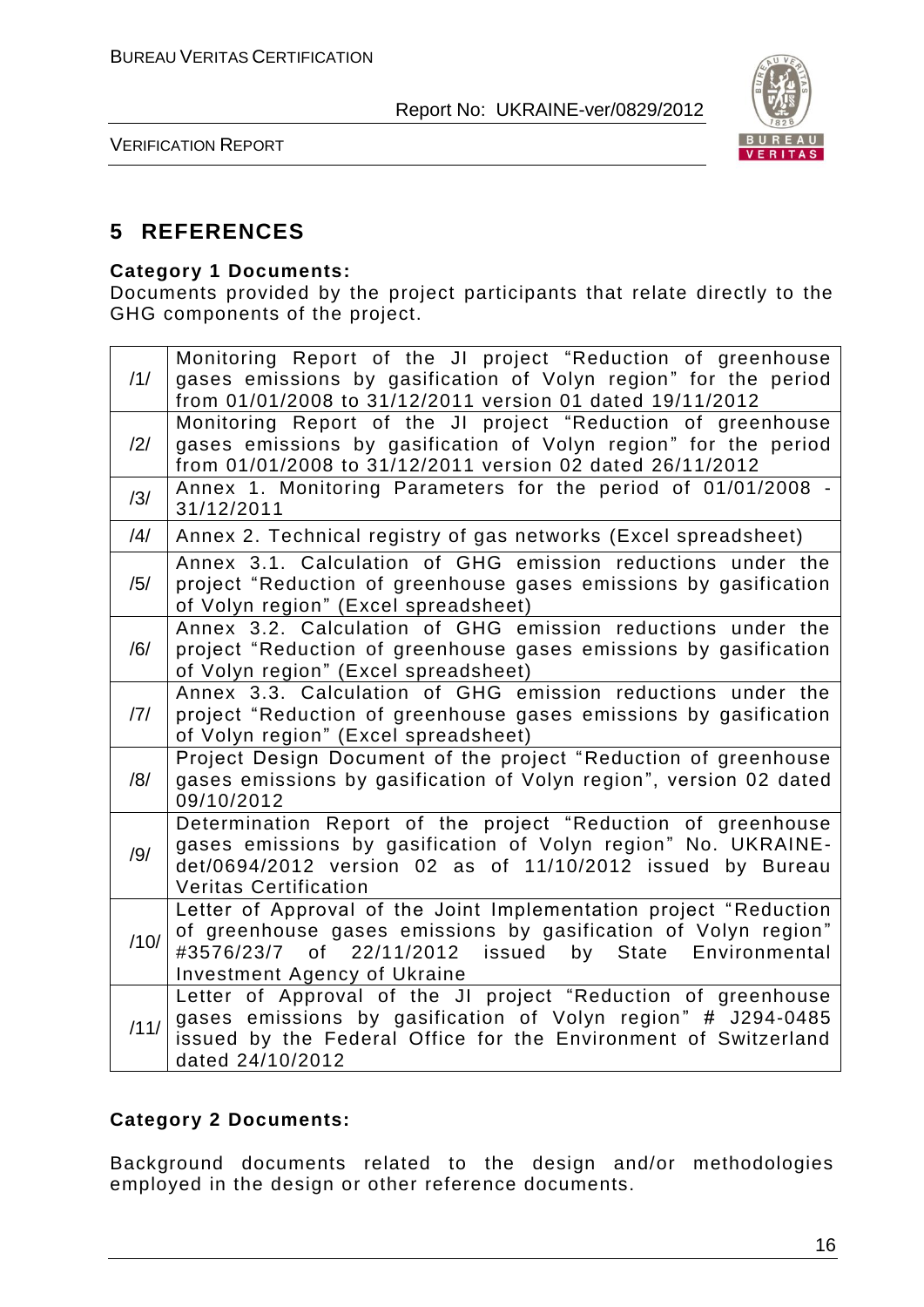

#### VERIFICATION REPORT

| /1/  | Certificate of acceptance of completed construction of gas supply into operation<br>dated 27/10/2008 |
|------|------------------------------------------------------------------------------------------------------|
| /2/  | Certificate of acceptance of completed construction of gas supply into operation<br>dated 30/10/2008 |
| /3/  | Certificate of acceptance of completed construction of gas supply into operation<br>dated 30/09/2008 |
| /4/  | Certificate of acceptance of completed construction of gas supply into operation<br>dated 28/11/2008 |
| /5/  | Certificate of acceptance of completed construction of gas supply into operation<br>dated 10/10/2008 |
| /6/  | Certificate of acceptance of completed construction of gas supply into operation<br>dated 30/07/2008 |
| /7/  | Certificate of acceptance of completed construction of gas supply into operation<br>dated 16/09/2009 |
| /8/  | Verification schedule of measuring equipment                                                         |
| /9/  | Certificate of acceptance of completed construction of gas supply into operation<br>dated 30/06/2011 |
| /10/ | Certificate of absence of 2 TP Form                                                                  |
| /11/ | Photo of gas pipelines of low pressure                                                               |
| /12/ | Photo of gas pipelines of medium pressure                                                            |
| /13/ | Photo of gas pipelines of high pressure                                                              |
| /14/ | Photo of software on gas pipelines status                                                            |
| /15/ | <b>Photo GDPs</b>                                                                                    |

#### **Persons interviewed:**

List of persons interviewed during the verification or persons that contributed with other information that are not included in the documents listed above.

|     | <b>Name</b>       | Organization    | <b>Position</b>                                                           |
|-----|-------------------|-----------------|---------------------------------------------------------------------------|
| /1/ | Haliant S.R.      | PJSC «Volyngas» | First Deputy Head of the<br><b>Management Board</b>                       |
| /2/ | Denysiuk V.S.     | PJSC «Volyngas» | Engineer of production and<br>technical department                        |
| /3/ | Tkachuk M.H.      | PJSC «Volyngas» | Head of gas supply system<br>operation and development<br>department      |
| /4/ | Ostrovetskyi A.O. | PJSC «Volyngas» | Engineer of production and<br>technical department of the<br>2nd category |
| /5/ | Sterniichuk A.V.  | PJSC «Volyngas» | Head of metrology and<br>standardization department                       |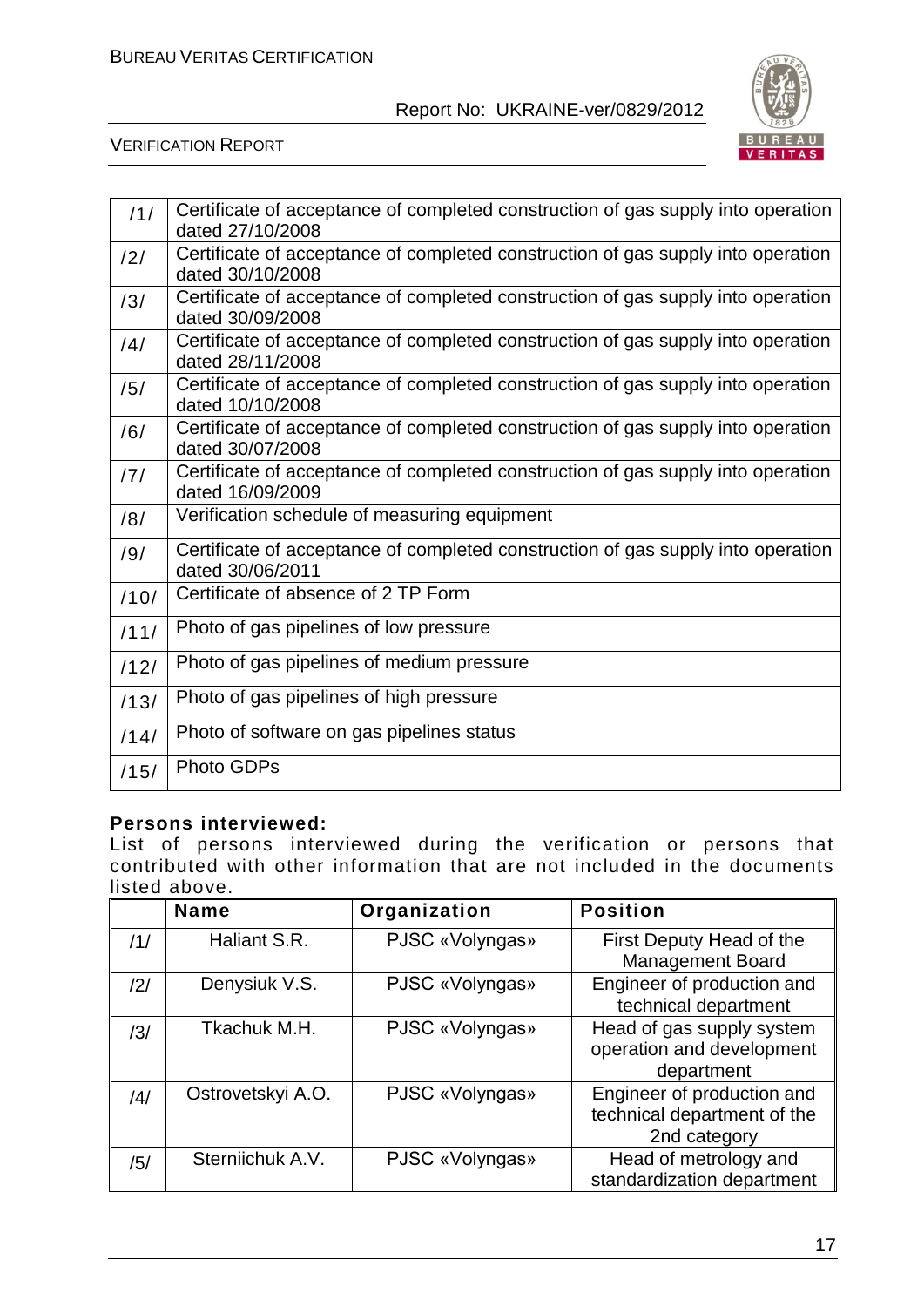

| /6/ | Pohosov O.H | LLC "CEP" | <b>CEP CARBON EMISSIONS</b><br><b>PARTNERS S.A. Consultant</b> |
|-----|-------------|-----------|----------------------------------------------------------------|
|-----|-------------|-----------|----------------------------------------------------------------|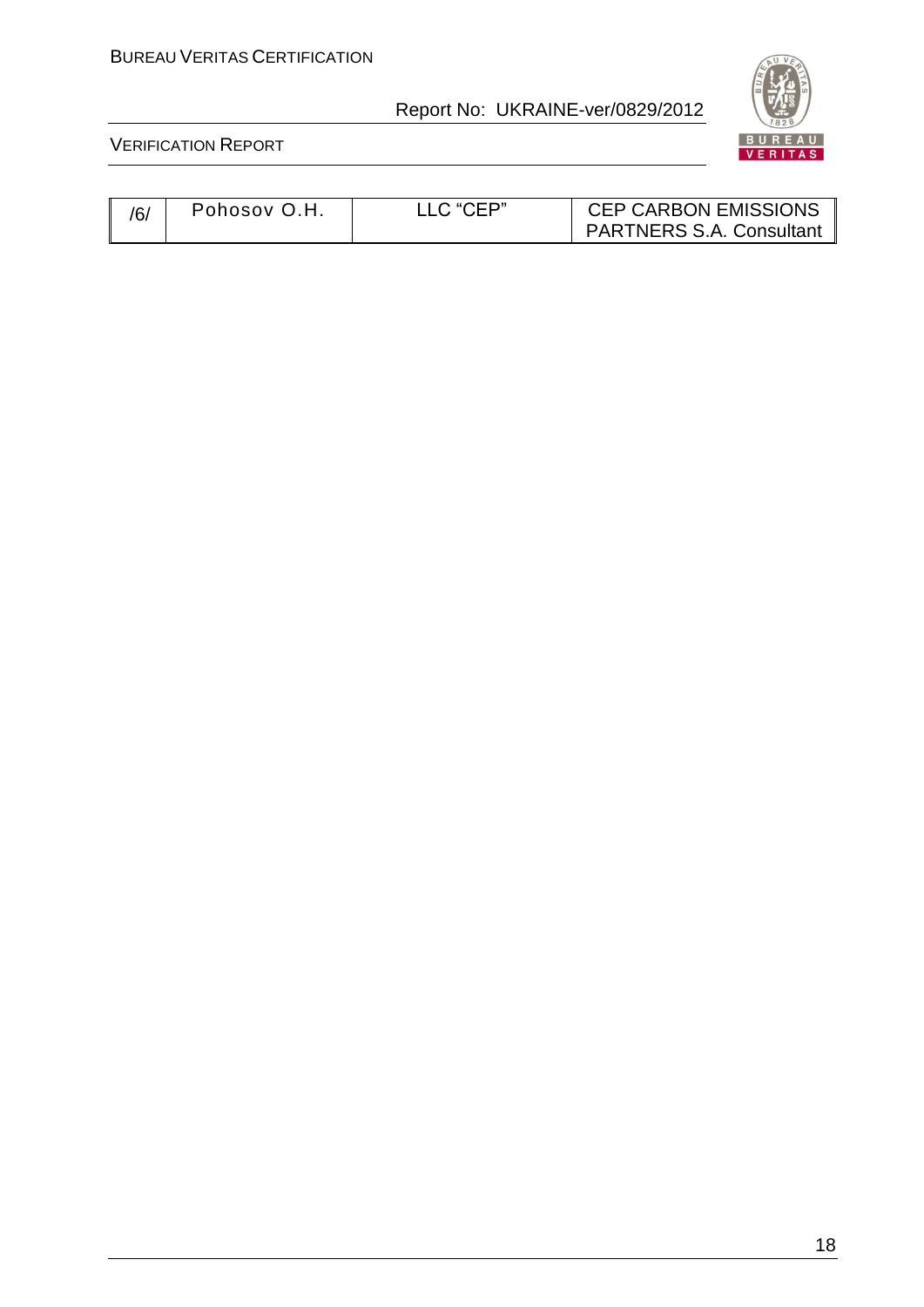

## VERIFICATION REPORT

# APPENDIX A: PROJECT VERIFICATION PROTOCOL

### **BUREAU VERITAS CERTIFICATION HOLDING SAS**

#### **VERIFICATION PROTOCOL**

## **Table 1. Check list for verification, according to the JOINT IMPLEMENTATION DETERMINATION AND VERIFICATION MANUAL (Version 01)**

| <b>DVM</b><br><b>Paragraph</b> | <b>Check Item</b>                                                                                                                                                                                                                                                                    | Initial finding                                                                                                                                                                                                                                                                                                                                                                                                                                                                                                                                                                                     | <b>Draft</b><br><b>Conclusion</b> | <b>Final</b><br><b>Conclusion</b> |  |  |
|--------------------------------|--------------------------------------------------------------------------------------------------------------------------------------------------------------------------------------------------------------------------------------------------------------------------------------|-----------------------------------------------------------------------------------------------------------------------------------------------------------------------------------------------------------------------------------------------------------------------------------------------------------------------------------------------------------------------------------------------------------------------------------------------------------------------------------------------------------------------------------------------------------------------------------------------------|-----------------------------------|-----------------------------------|--|--|
|                                | <b>Project approvals by Parties involved</b>                                                                                                                                                                                                                                         |                                                                                                                                                                                                                                                                                                                                                                                                                                                                                                                                                                                                     |                                   |                                   |  |  |
| 90                             | Has the DFPs of at least one Party<br>involved, other than the host Party,<br>issued a written project approval when<br>submitting the first verification report to<br>secretariat for publication in<br>the<br>accordance with paragraph 38 of the JI<br>guidelines, at the latest? | The project has been approved by both the Host<br>party (Ukraine) and the other Party involved<br>(Switzerland). The Letters of Approval were issued by<br>NFPs of the Parties involved. Two Letters of Approval<br>were available at the beginning of the first verification<br>of the project.<br><b>CAR 01.</b> The date when The Letters of Approval was<br>issued by the Host party (Ukraine) that is stated in<br>Section A.2 is incorrect. Please, make necessary<br>corrections.<br><b>CAR 02.</b> Please, provide information on the number<br>of the Letter of Approval from Switzerland. | <b>CAR 01</b><br><b>CAR 02</b>    | OK.<br>OK                         |  |  |
| 91                             | Are all the written project approvals by<br>Parties involved unconditional?                                                                                                                                                                                                          | Yes, all the written project approvals by Parties<br>involved are unconditional.                                                                                                                                                                                                                                                                                                                                                                                                                                                                                                                    | <b>OK</b>                         | <b>OK</b>                         |  |  |
| <b>Project implementation</b>  |                                                                                                                                                                                                                                                                                      |                                                                                                                                                                                                                                                                                                                                                                                                                                                                                                                                                                                                     |                                   |                                   |  |  |
| 92                             | Has the project been implemented in Yes, the                                                                                                                                                                                                                                         | project has been<br>implemented<br>$\mathsf{I}$                                                                                                                                                                                                                                                                                                                                                                                                                                                                                                                                                     | <b>CAR 03</b>                     | OK                                |  |  |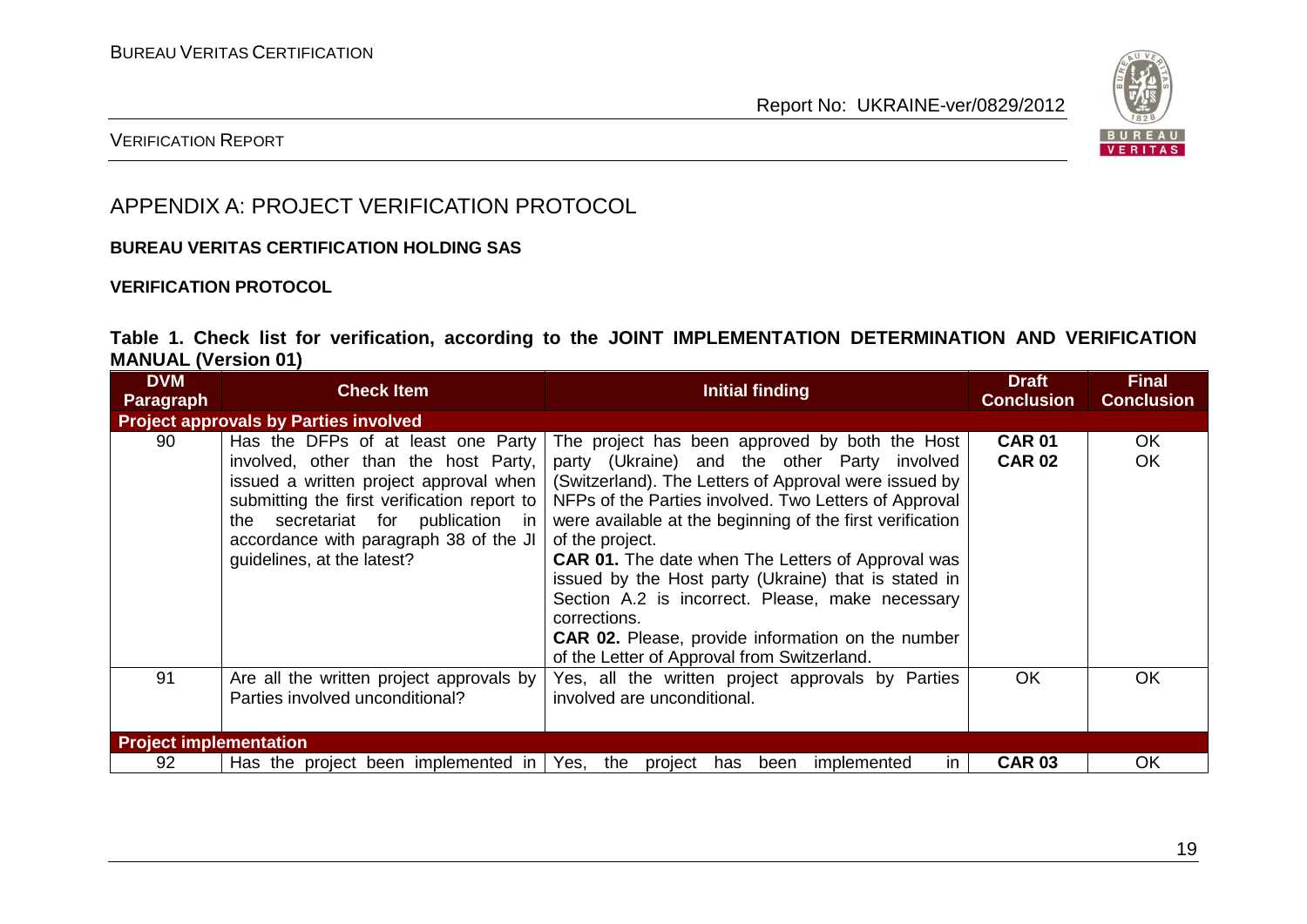

| <b>DVM</b><br><b>Paragraph</b> | <b>Check Item</b>                                                                                                                                                                                  | <b>Initial finding</b>                                                                                                                                                                                                                                                                                                                                                                                                                                                                                                                                                              | <b>Draft</b><br><b>Conclusion</b> | <b>Final</b><br><b>Conclusion</b> |
|--------------------------------|----------------------------------------------------------------------------------------------------------------------------------------------------------------------------------------------------|-------------------------------------------------------------------------------------------------------------------------------------------------------------------------------------------------------------------------------------------------------------------------------------------------------------------------------------------------------------------------------------------------------------------------------------------------------------------------------------------------------------------------------------------------------------------------------------|-----------------------------------|-----------------------------------|
|                                | accordance with the PDD regarding<br>which the determination has been<br>deemed final and is so listed on the<br>UNFCCC JI website?                                                                | accordance with the PDD, which is listed on the<br>UNFCCC JI website.<br>CAR 03. The monitoring period is incorrect in Section<br>A.6. of the MR.<br><b>CAR 04.</b> Please, state the sectoral scope in the MR.                                                                                                                                                                                                                                                                                                                                                                     | <b>CAR 04</b>                     | <b>OK</b>                         |
| 93                             | What is the status of operation of the<br>project during the monitoring period?                                                                                                                    | Implementation of the project activities started in late<br>2003, as stated in the determined PDD version 02.<br>Thus, 01/01/2004 is the starting date of the crediting<br>period.<br>Project implementation status and project milestones<br>in the reporting period of $01/01/2008 - 31/12/2011$<br>are provided in in Section A.6. of the MR version 02<br>and Annex 2.<br>In 2008-2011 PE-80, PE-100 polyethylene pipes and<br>steel pipes that conform to SSTU 10704-91 with<br>reinforced bituminous mastic sealing under SSTU<br>B.V.2.5.-29:2006 were used in construction. | <b>OK</b>                         | <b>OK</b>                         |
|                                | <b>Compliance with monitoring plan</b>                                                                                                                                                             |                                                                                                                                                                                                                                                                                                                                                                                                                                                                                                                                                                                     |                                   |                                   |
| 94                             | Did the monitoring occur in accordance<br>with the monitoring plan included in the<br>PDD regarding which the determination<br>has been deemed final and is so listed<br>on the UNFCCC JI website? | There aren't any changes in or deviations from the<br>registered PDD.                                                                                                                                                                                                                                                                                                                                                                                                                                                                                                               | <b>OK</b>                         | <b>OK</b>                         |
| 95(a)                          | For calculating the emission reductions<br>or enhancements of net removals, were<br>key factors, e.g. those listed in 23 (b) (i)-<br>(vii) of the DVM, influencing the baseline                    | Yes, all relevant key factors were taken into account,<br>as appropriate.                                                                                                                                                                                                                                                                                                                                                                                                                                                                                                           | <b>OK</b>                         | <b>OK</b>                         |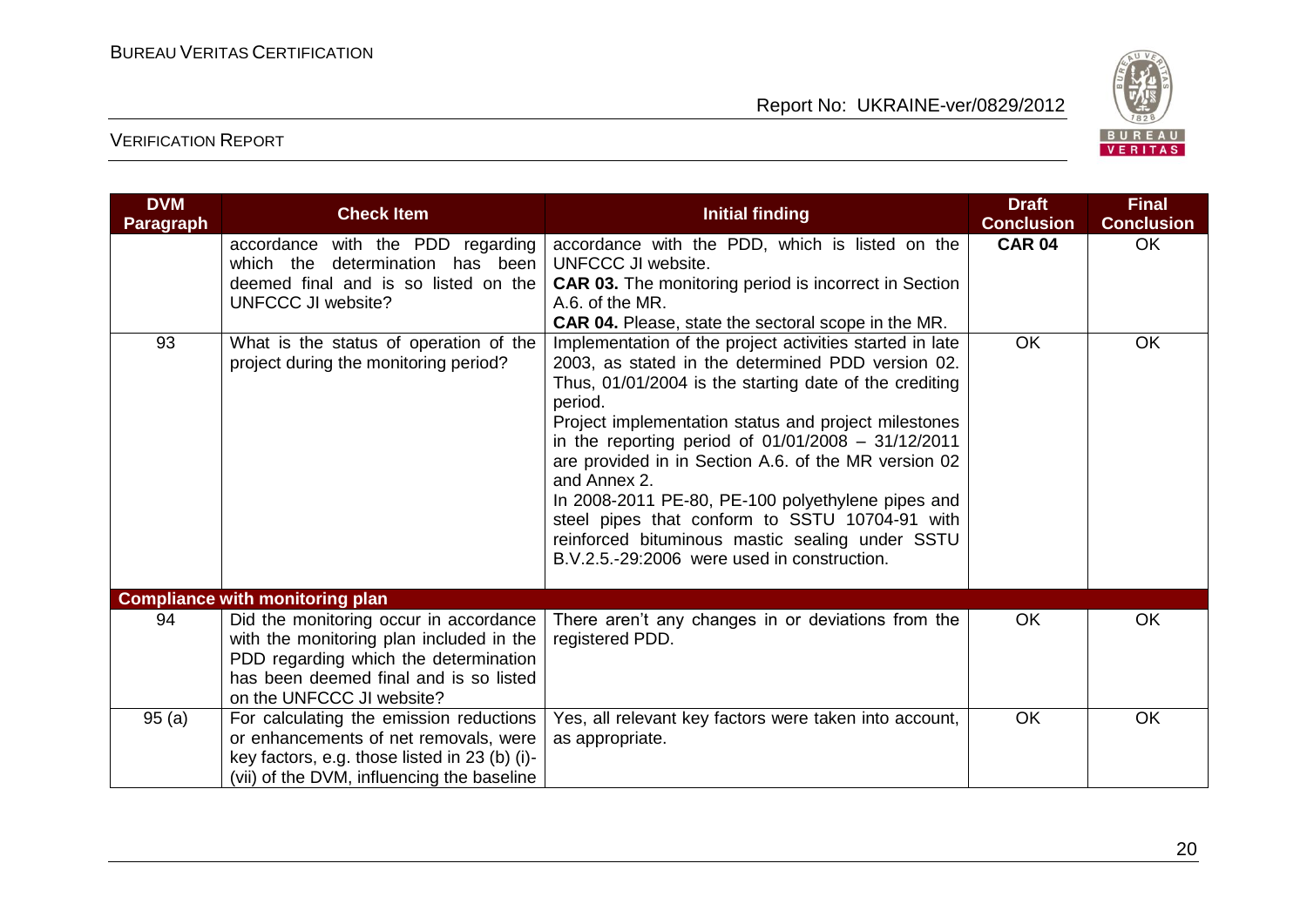

| <b>DVM</b><br><b>Paragraph</b> | <b>Check Item</b>                                                                                                                                                                                                                                                                      | <b>Initial finding</b>                                                                                                                                                                                                                                                                                                                                                                                                                                                                                                                                                                                                                                                        | <b>Draft</b><br><b>Conclusion</b>              | <b>Final</b><br><b>Conclusion</b> |
|--------------------------------|----------------------------------------------------------------------------------------------------------------------------------------------------------------------------------------------------------------------------------------------------------------------------------------|-------------------------------------------------------------------------------------------------------------------------------------------------------------------------------------------------------------------------------------------------------------------------------------------------------------------------------------------------------------------------------------------------------------------------------------------------------------------------------------------------------------------------------------------------------------------------------------------------------------------------------------------------------------------------------|------------------------------------------------|-----------------------------------|
|                                | emissions or net removals and the<br>activity level of the project and the<br>emissions or removals as well as risks<br>associated with the project taken into<br>account, as appropriate?                                                                                             |                                                                                                                                                                                                                                                                                                                                                                                                                                                                                                                                                                                                                                                                               |                                                |                                   |
| 95(b)                          | Are data sources used for calculating<br>emission reductions or enhancements<br>of net removals clearly identified,<br>reliable and transparent?                                                                                                                                       | Data sources used for calculating<br>emission<br>reductions or enhancements of net removals are<br>clearly identified, reliable and transparent.<br><b>CAR</b> 05. The national inventory report of<br>anthropogenic greenhouse gas emissions by sources<br>and removals by sinks in Ukraine for 1990-2009 is<br>stated as the data source for parameters in Tables 4<br>and 5 of the MR. But the Inventory for 1990-2010<br>shall be used.<br><b>CAR 06.</b> An incorrect reference to supporting<br>document is provided after Table 5.<br>CL 01. Please, provide a reference to the Guidance<br>on criteria for baseline setting and monitoring in<br>Section B of the MR. | <b>CAR 05</b><br><b>CAR 06</b><br><b>CL 01</b> | <b>OK</b><br><b>OK</b><br>OK      |
| 95(c)                          | Are emission factors, including default<br>emission factors, if used for calculating<br>the<br>emission<br>reductions<br>or<br>of<br>enhancements<br>net<br>removals,<br>selected by carefully balancing accuracy<br>and reasonableness, and appropriately<br>justified of the choice? | Carbon dioxide emission factor for natural gas<br>combustion, carbon dioxide emission factor for fossil<br>fuel combustion, default emission factor for methane<br>at technological gas equipment at end consumer's<br>place, default emission factor for methane in the<br>process of natural gas transportation and distribution,<br>reduced GHG emission factor for natural gas<br>transportation to end consumers are selected by<br>carefully balancing accuracy and reasonableness,                                                                                                                                                                                     | <b>OK</b>                                      | <b>OK</b>                         |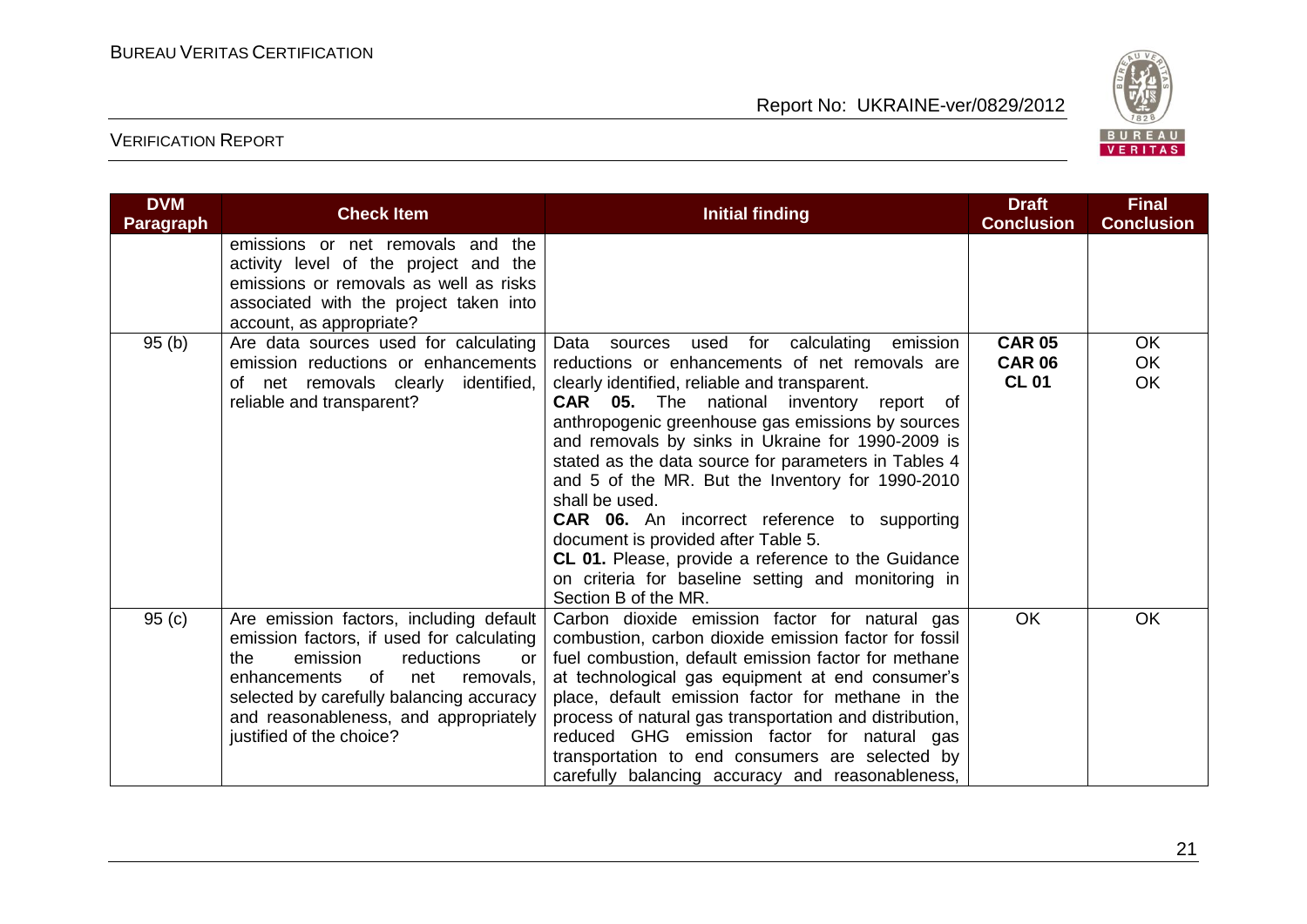

| <b>DVM</b><br>Paragraph | <b>Check Item</b>                                                                                                                                                                                                                                                                                                                         | <b>Initial finding</b>                                                                                                                  | <b>Draft</b><br><b>Conclusion</b> | <b>Final</b><br><b>Conclusion</b> |
|-------------------------|-------------------------------------------------------------------------------------------------------------------------------------------------------------------------------------------------------------------------------------------------------------------------------------------------------------------------------------------|-----------------------------------------------------------------------------------------------------------------------------------------|-----------------------------------|-----------------------------------|
|                         |                                                                                                                                                                                                                                                                                                                                           | and appropriately justified of the choice.                                                                                              |                                   |                                   |
| 95(d)                   | Is the calculation of emission reductions<br>or enhancements of net removals based<br>on conservative assumptions and the<br>plausible<br>scenarios<br>most<br>-in<br>- a<br>transparent manner?                                                                                                                                          | Calculation of emission reductions is based on<br>conservative assumptions and the most plausible<br>scenarios in a transparent manner. | <b>OK</b>                         | OK                                |
|                         | Applicable to JI SSC projects only                                                                                                                                                                                                                                                                                                        |                                                                                                                                         |                                   |                                   |
| 96                      | Is the relevant threshold to be classified<br>as JI SSC project not exceeded during<br>the monitoring period on an annual<br>average basis?<br>If the threshold is exceeded, is the<br>emission<br>reduction<br>maximum<br>level<br>estimated in the PDD for the JI SSC<br>project or the bundle for the monitoring<br>period determined? | Not applicable                                                                                                                          | <b>Not</b><br>applicable          | <b>Not</b><br>applicable          |
|                         | Applicable to bundled JI SSC projects only                                                                                                                                                                                                                                                                                                |                                                                                                                                         |                                   |                                   |
| 97(a)                   | Has the composition of the bundle not $ $<br>changed from that is stated in F-JI-<br><b>SSCBUNDLE?</b>                                                                                                                                                                                                                                    | Not applicable                                                                                                                          | <b>Not</b><br>applicable          | <b>Not</b><br>applicable          |
| 97(b)                   | If the determination was conducted on<br>the basis of an overall monitoring plan,<br>have the project participants submitted<br>a common monitoring report?                                                                                                                                                                               | Not applicable                                                                                                                          | <b>Not</b><br>applicable          | <b>Not</b><br>applicable          |
| 98                      | If the monitoring is based on a<br>monitoring<br>plan that provides for                                                                                                                                                                                                                                                                   | Not applicable                                                                                                                          | <b>Not</b><br>applicable          | <b>Not</b><br>applicable          |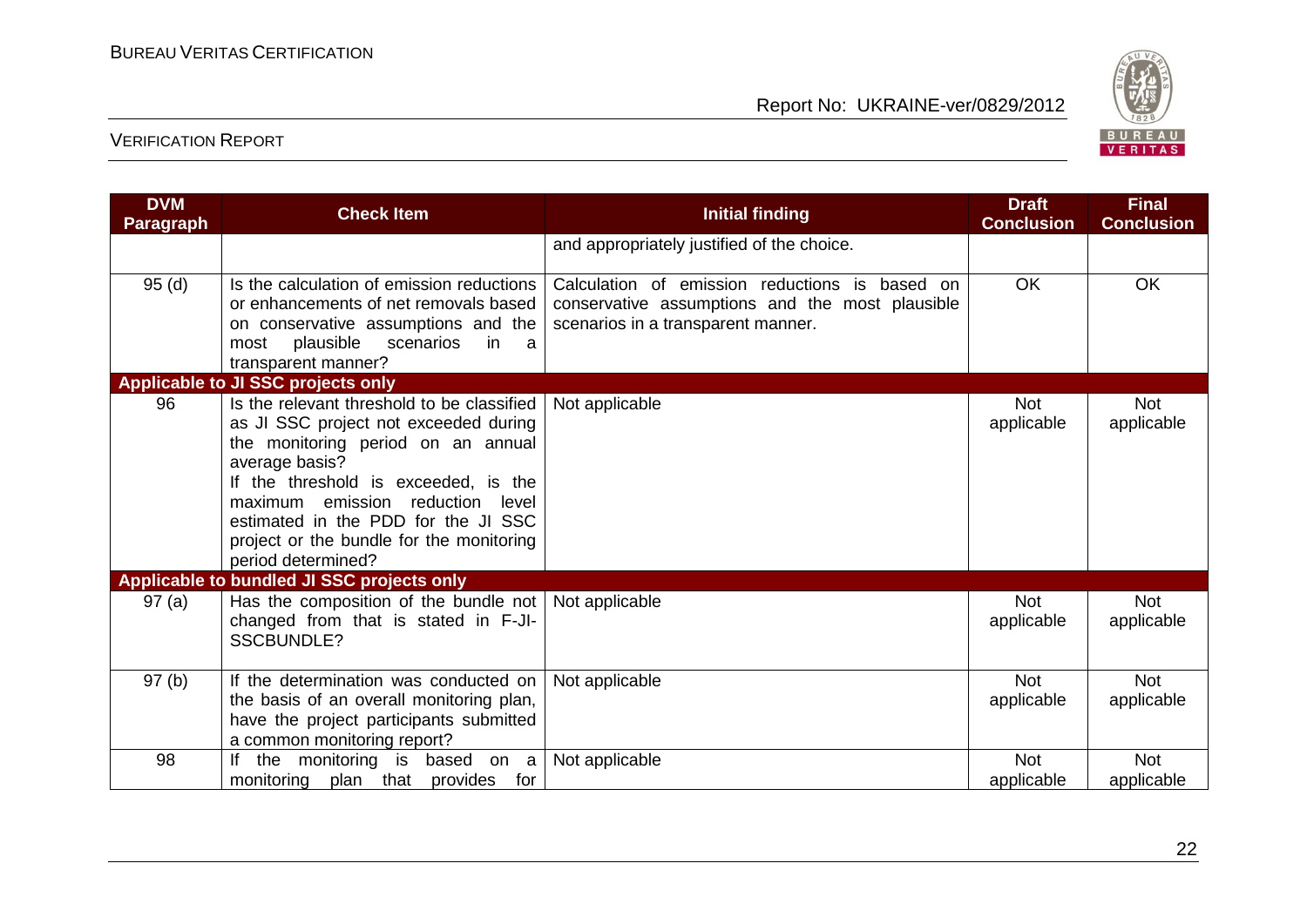

| <b>DVM</b><br><b>Paragraph</b> | <b>Check Item</b>                                                                  | <b>Initial finding</b>                                                                                   | <b>Draft</b><br><b>Conclusion</b> | <b>Final</b><br><b>Conclusion</b> |
|--------------------------------|------------------------------------------------------------------------------------|----------------------------------------------------------------------------------------------------------|-----------------------------------|-----------------------------------|
|                                | overlapping monitoring periods, are the<br>monitoring periods per component of     |                                                                                                          |                                   |                                   |
|                                | the project clearly specified in the                                               |                                                                                                          |                                   |                                   |
|                                | monitoring report?                                                                 |                                                                                                          |                                   |                                   |
|                                | Do the monitoring periods not overlap                                              |                                                                                                          |                                   |                                   |
|                                | with those for which verifications were                                            |                                                                                                          |                                   |                                   |
|                                | already deemed final in the past?                                                  |                                                                                                          |                                   |                                   |
|                                | <b>Revision of monitoring plan</b>                                                 |                                                                                                          |                                   |                                   |
|                                | Applicable only if monitoring plan is revised by project participant               |                                                                                                          |                                   |                                   |
| 99(a)                          | Did the project participants provide an   Not applicable.                          |                                                                                                          | <b>Not</b>                        | <b>Not</b>                        |
|                                | appropriate justification for the proposed<br>revision?                            |                                                                                                          | applicable                        | applicable                        |
| 99(b)                          | Does the proposed revision improve the                                             | Not applicable                                                                                           | <b>Not</b>                        | <b>Not</b>                        |
|                                | and/or<br>applicability<br>of<br>accuracy                                          |                                                                                                          | applicable                        | applicable                        |
|                                | information collected compared to the                                              |                                                                                                          |                                   |                                   |
|                                | without<br>original<br>monitoring<br>plan                                          |                                                                                                          |                                   |                                   |
|                                | changing conformity with the relevant<br>for<br>the<br>rules<br>and<br>regulations |                                                                                                          |                                   |                                   |
|                                | establishment of monitoring plans?                                                 |                                                                                                          |                                   |                                   |
| <b>Data management</b>         |                                                                                    |                                                                                                          |                                   |                                   |
| 101 $(a)$                      | Is the implementation of data collection                                           | The implementation of data collection procedures,                                                        | <b>CAR 07</b>                     | <b>OK</b>                         |
|                                | procedures in accordance with the                                                  | including the quality control and quality assurance                                                      | <b>CAR 08</b>                     | OK                                |
|                                | monitoring plan, including the quality                                             | procedures, is in accordance with the monitoring                                                         | <b>CL 02</b>                      | OK                                |
|                                | control<br>and<br>quality<br>assurance                                             | plan.                                                                                                    |                                   |                                   |
|                                | procedures?                                                                        | <b>CAR 07.</b> The monitoring period is incorrect in Section                                             |                                   |                                   |
|                                |                                                                                    | B.3.                                                                                                     |                                   |                                   |
|                                |                                                                                    | <b>CAR 08.</b> The incorrect information about another<br>project is provided in Section C.3. of the MR. |                                   |                                   |
|                                |                                                                                    |                                                                                                          |                                   |                                   |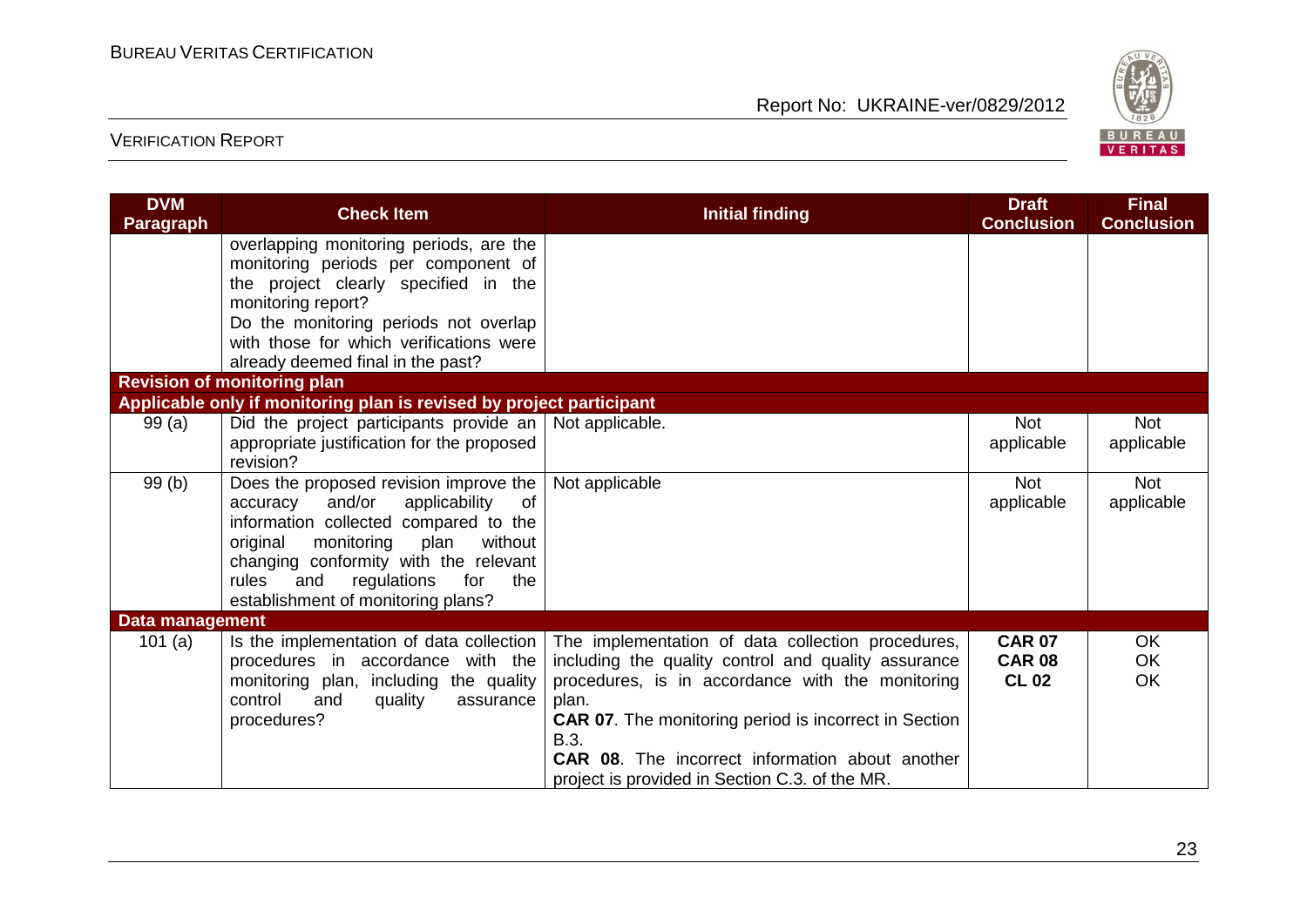

| <b>DVM</b><br><b>Paragraph</b> | <b>Check Item</b>                                                                                                    | <b>Initial finding</b>                                                                                                                                                                                                                                                                                                                                              | <b>Draft</b><br><b>Conclusion</b> | <b>Final</b><br><b>Conclusion</b> |
|--------------------------------|----------------------------------------------------------------------------------------------------------------------|---------------------------------------------------------------------------------------------------------------------------------------------------------------------------------------------------------------------------------------------------------------------------------------------------------------------------------------------------------------------|-----------------------------------|-----------------------------------|
|                                |                                                                                                                      | CL 02. Please, provide a reference to law of Ukraine<br>"On metrology and metrological activity".                                                                                                                                                                                                                                                                   |                                   |                                   |
| 101(b)                         | function of<br>the<br>the<br>monitoring<br>ls.<br>calibration<br>equipment, including<br>its<br>status, is in order? | Routine repair of gas networks is carried out once a<br>year; maintenance - once every six months. Repaired<br>gas equipment is regularly examined to ensure that it<br>works properly and is not a source of gas leaks.<br>Means of metering equipment used for monitoring of<br>the project activity are subject to periodic state<br>verification.               | OK                                | <b>OK</b>                         |
| 101 (c)                        | Are the evidence and records used for<br>the monitoring maintained in a traceable<br>manner?                         | The evidences and records used for the monitoring<br>maintained are in a traceable manner.                                                                                                                                                                                                                                                                          | OK                                | OK                                |
| $101$ (d)                      | Is the data collection and management<br>system for the project in accordance<br>with the monitoring plan?           | The data collection and management system for the<br>project is in accordance with the monitoring plan. The<br>verification team confirms the effectiveness of the<br>existing management and operating systems and<br>considers them suitable for reliable monitoring of the<br>project.<br>CL 03. Please, check the numbering of Tables and<br>Figures in the MR. | <b>CL 03</b>                      | OK                                |
|                                | Verification regarding programs of activities (additional elements for assessment)                                   |                                                                                                                                                                                                                                                                                                                                                                     |                                   |                                   |
| 102                            | Is any JPA that has not been added to                                                                                | Not applicable                                                                                                                                                                                                                                                                                                                                                      | <b>Not</b>                        | Not                               |
|                                | the JI PoA not verified?                                                                                             |                                                                                                                                                                                                                                                                                                                                                                     | applicable                        | applicable                        |
| 103                            | the verification<br>based on the<br>ls.<br>monitoring reports of all JPAs to be<br>verified?                         | Not applicable                                                                                                                                                                                                                                                                                                                                                      | <b>Not</b><br>applicable          | <b>Not</b><br>applicable          |
| 103                            | verification<br>the  <br><b>Does</b><br>the<br>ensure                                                                | Not applicable                                                                                                                                                                                                                                                                                                                                                      | <b>Not</b>                        | <b>Not</b>                        |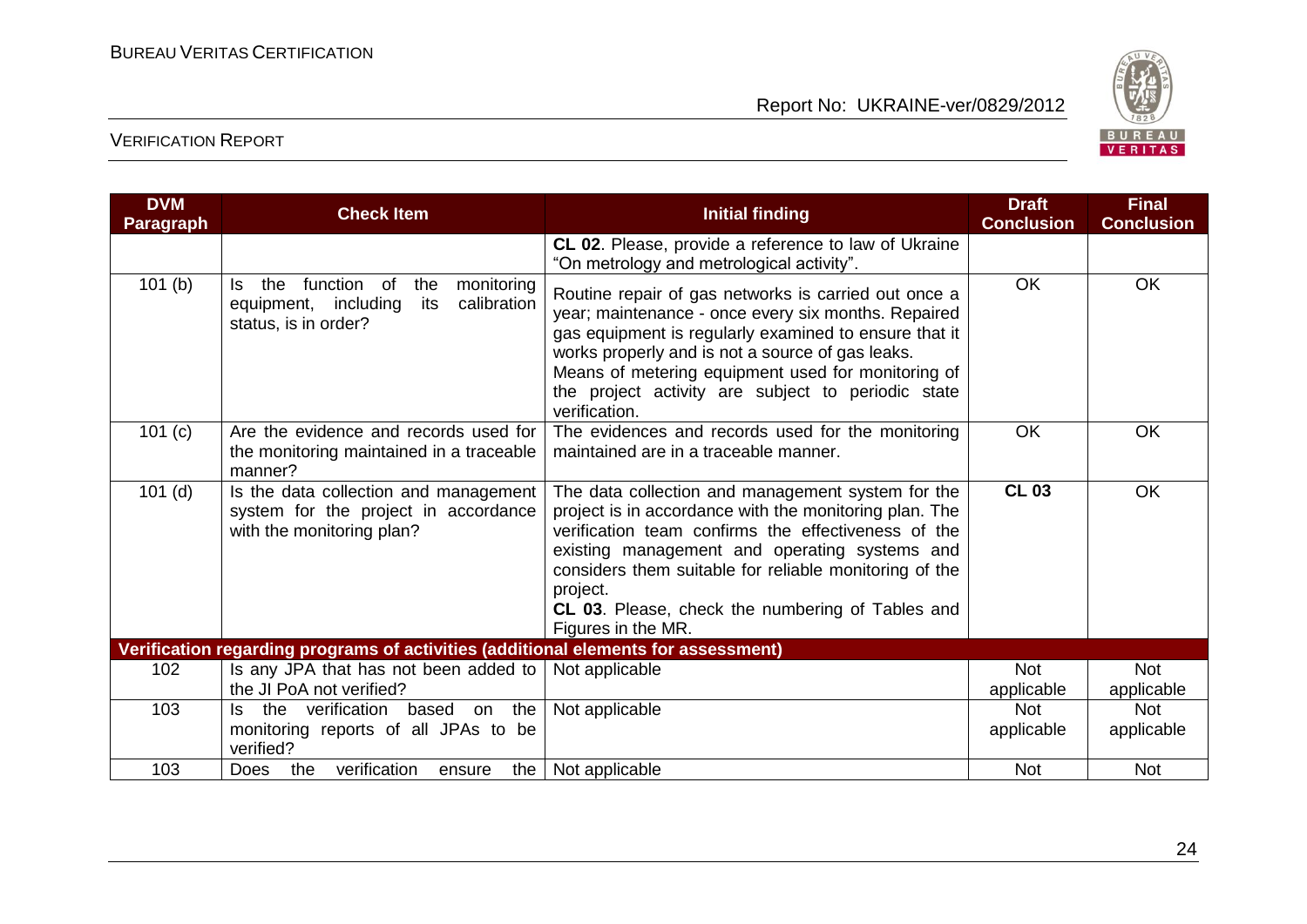

| <b>DVM</b><br><b>Paragraph</b> | <b>Check Item</b>                                                                                                                                                                                                                                                                                                                                                                                                                                                                                                                                                                                                     | <b>Initial finding</b> | <b>Draft</b><br><b>Conclusion</b> | <b>Final</b><br><b>Conclusion</b> |
|--------------------------------|-----------------------------------------------------------------------------------------------------------------------------------------------------------------------------------------------------------------------------------------------------------------------------------------------------------------------------------------------------------------------------------------------------------------------------------------------------------------------------------------------------------------------------------------------------------------------------------------------------------------------|------------------------|-----------------------------------|-----------------------------------|
|                                | accuracy and conservativeness of the<br>emission reductions or enhancements<br>of removals generated by each JPA?                                                                                                                                                                                                                                                                                                                                                                                                                                                                                                     |                        | applicable                        | applicable                        |
| 104                            | Does the monitoring period not overlap<br>with previous monitoring periods?                                                                                                                                                                                                                                                                                                                                                                                                                                                                                                                                           | Not applicable         | <b>Not</b><br>applicable          | <b>Not</b><br>applicable          |
| 105                            | If the AIE learns of an erroneously<br>included JPA, has the AIE informed the<br>JISC of its findings in writing?                                                                                                                                                                                                                                                                                                                                                                                                                                                                                                     | Not applicable         | <b>Not</b><br>applicable          | <b>Not</b><br>applicable          |
|                                | Applicable to sample-based approach only                                                                                                                                                                                                                                                                                                                                                                                                                                                                                                                                                                              |                        |                                   |                                   |
| 106                            | Does the sampling plan prepared by the<br>AIE:<br>(a) Describe its sample selection, taking<br>into<br>account that:<br>(i) For each verification that uses a<br>sample-based approach, the sample<br>selection<br>shall<br>be<br>sufficiently<br>representative of the JPAs in the JI<br>PoA such extrapolation to all JPAs<br>identified for that verification is<br>reasonable, taking<br>into<br>account<br>differences among the characteristics<br>of JPAs, such as:<br>- The types of JPAs;<br>- The complexity of the applicable<br>technologies and/or measures used;<br>- The geographical location of each | Not applicable         | <b>Not</b><br>applicable          | <b>Not</b><br>applicable          |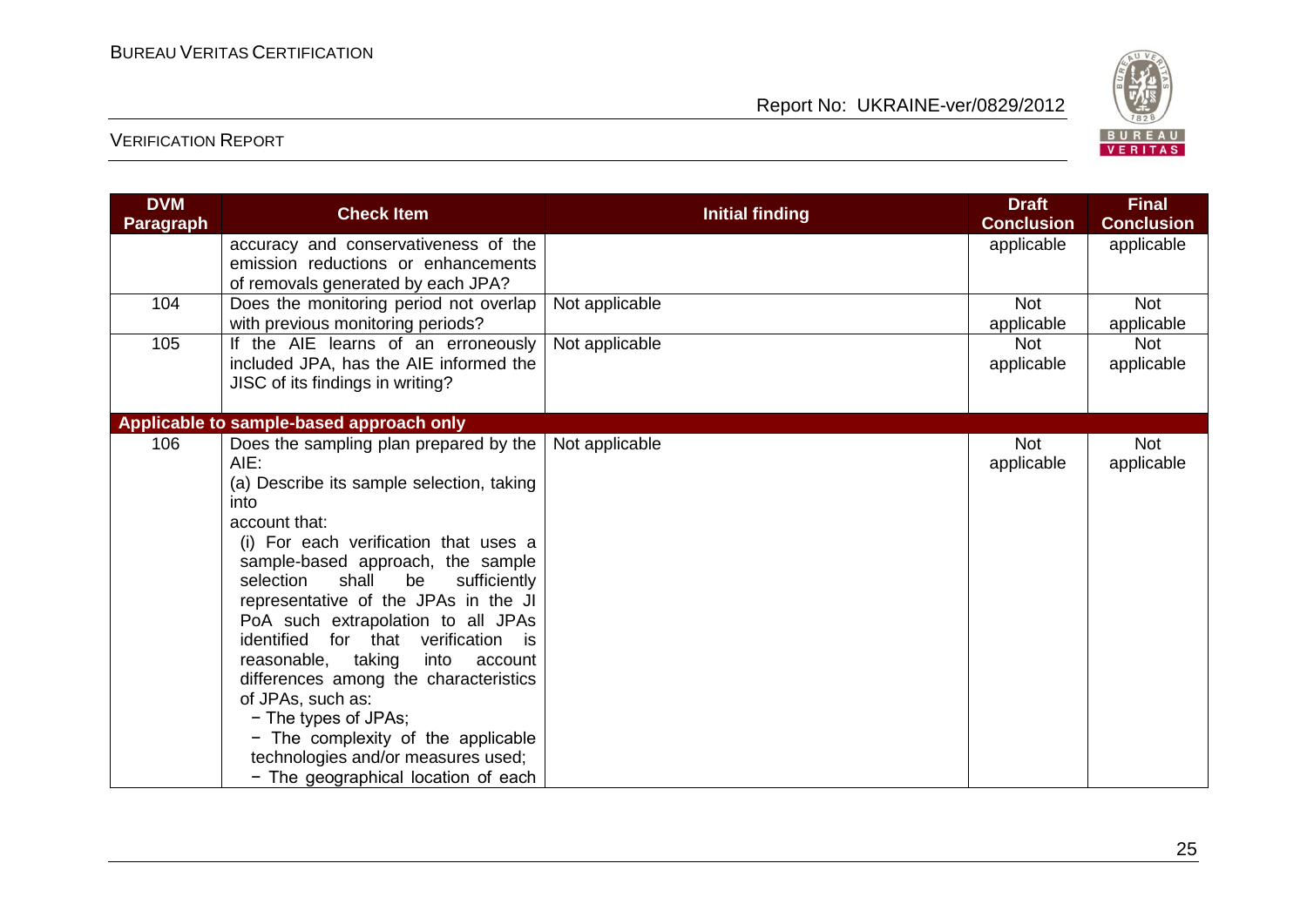

| <b>DVM</b><br><b>Paragraph</b> | <b>Check Item</b>                                                                                                                                                                                                                                                                                                                                                                        | <b>Initial finding</b> | <b>Draft</b><br><b>Conclusion</b> | <b>Final</b><br><b>Conclusion</b> |
|--------------------------------|------------------------------------------------------------------------------------------------------------------------------------------------------------------------------------------------------------------------------------------------------------------------------------------------------------------------------------------------------------------------------------------|------------------------|-----------------------------------|-----------------------------------|
|                                | JPA;<br>- The amounts of expected emission<br>reductions of the JPAs being verified;<br>- The number of JPAs for which<br>reductions<br>being<br>emission<br>are<br>verified:<br>- The length of monitoring periods of<br>the JPAs being verified; and<br>- The samples selected for prior<br>verifications, if any?                                                                     |                        |                                   |                                   |
| 107                            | the sampling plan ready for<br>ls.<br>publication through the secretariat along<br>with the<br>verification<br>report<br>and<br>supporting documentation?                                                                                                                                                                                                                                | Not applicable         | <b>Not</b><br>applicable          | <b>Not</b><br>applicable          |
| 108                            | Has the AIE made site inspections of at<br>least the square root of the number of<br>total JPAs, rounded to the upper whole<br>number? If the AIE makes no site<br>inspections or fewer site inspections<br>than the square root of the number of<br>total JPAs, rounded to the upper whole<br>number, then does the AIE provide a<br>reasonable<br>explanation<br>and<br>justification? | Not applicable         | <b>Not</b><br>applicable          | Not<br>applicable                 |
| 109                            | Is the sampling plan available for<br>submission to the secretariat for the<br>JISC's ex ante assessment? (Optional)                                                                                                                                                                                                                                                                     | Not applicable         | <b>Not</b><br>applicable          | <b>Not</b><br>applicable          |
| 110                            | If the AIE learns of a fraudulently                                                                                                                                                                                                                                                                                                                                                      | Not applicable         | <b>Not</b>                        | <b>Not</b>                        |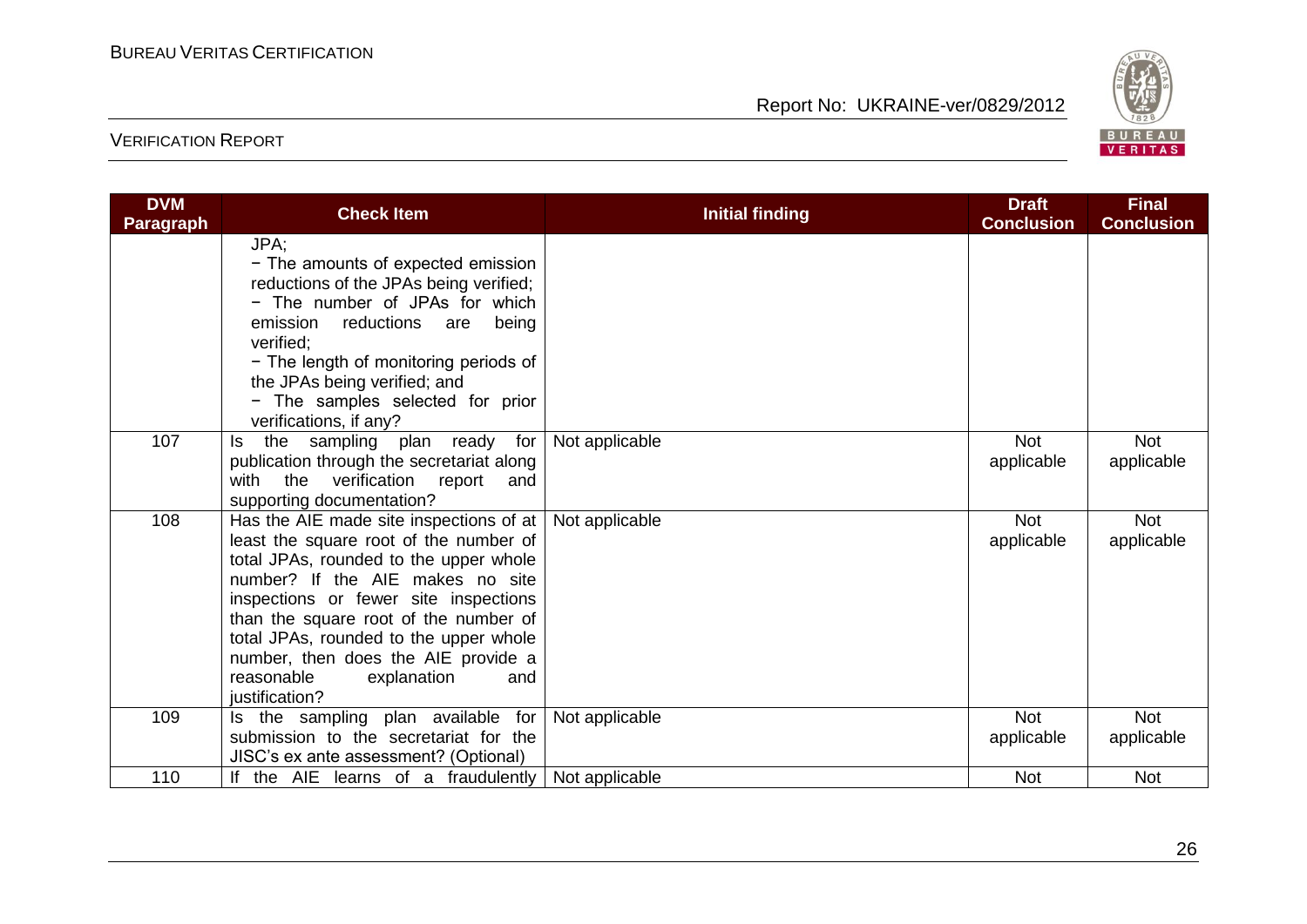

| <b>DVM</b><br>Paragraph | <b>Check Item</b>                                                                                                                                                               | Initial finding | <b>Draft</b><br><b>Conclusion</b> | <b>Final</b><br><b>Conclusion</b> |
|-------------------------|---------------------------------------------------------------------------------------------------------------------------------------------------------------------------------|-----------------|-----------------------------------|-----------------------------------|
|                         | included JPA, a fraudulently monitored<br>JPA or an inflated number of emission<br>reductions claimed in a JI PoA, has the<br>AIE informed the JISC of the fraud in<br>writing? |                 | applicable                        | applicable                        |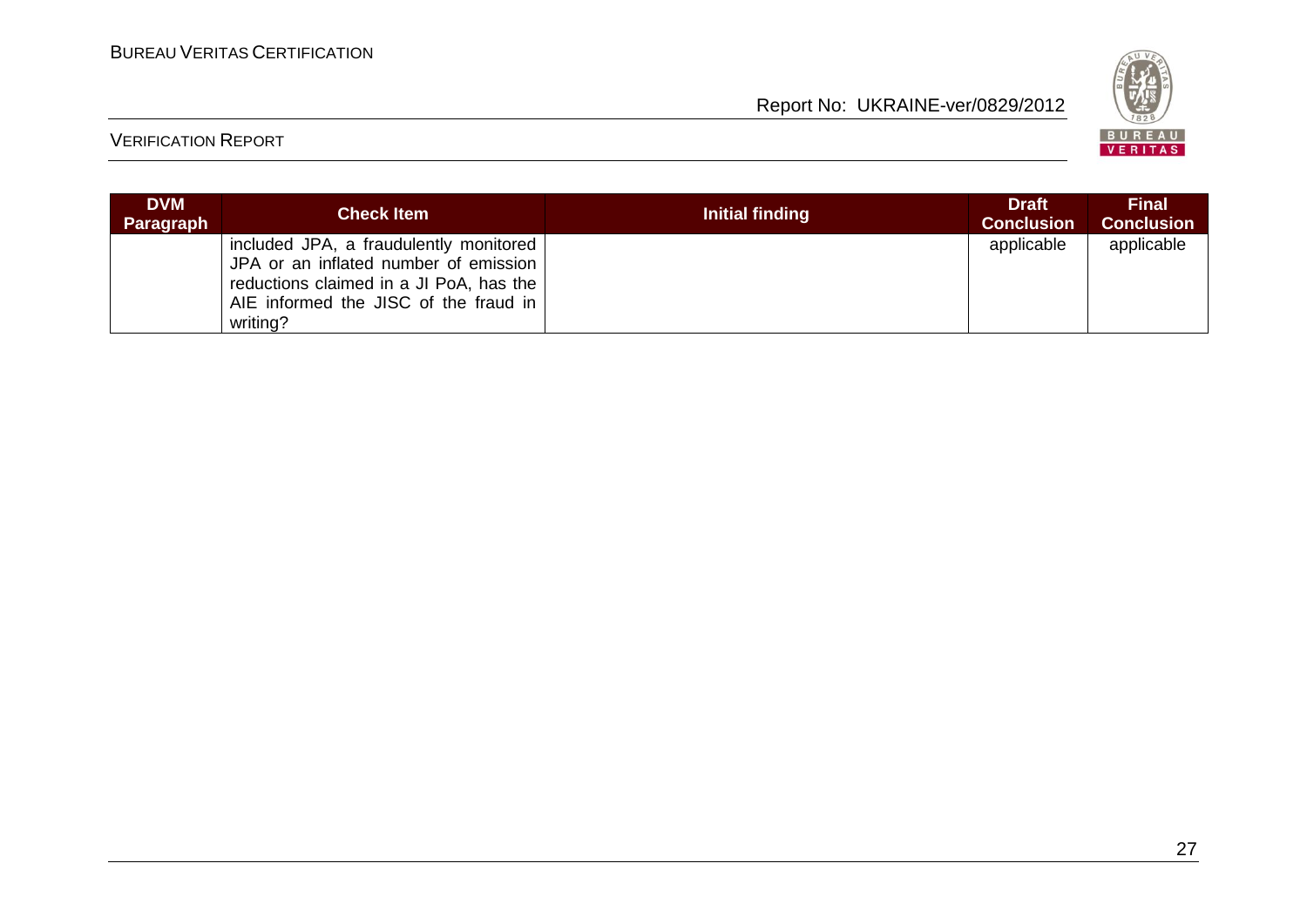

## VERIFICATION REPORT

# **Table 2. Resolution of Corrective Action and Clarification Requests**

| Draft report clarifications and corrective<br>action requests by verification team                                                                                                         | Ref. to<br>checklist<br>question in<br>table 1 | <b>Summary of project participant</b><br>response                                                                                                                                                                        | <b>Verification team conclusion</b>                                             |
|--------------------------------------------------------------------------------------------------------------------------------------------------------------------------------------------|------------------------------------------------|--------------------------------------------------------------------------------------------------------------------------------------------------------------------------------------------------------------------------|---------------------------------------------------------------------------------|
| <b>CAR 01.</b> The date when The Letters of<br>was issued by the Host party<br>Approval<br>(Ukraine) that is stated in Section A.2 is<br>incorrect. Please, make necessary corrections.    | 90                                             | The project obtained written approval<br>from Ukraine (the Host country) on<br>22/11/2012<br>(Letter<br>of Approval Nº<br>3576/23/7.<br>issued<br>by<br><b>State</b><br>the<br>Environmental Investment Agency).         | CAR 01 is closed as necessary<br>corrections were made in the MR<br>version 02. |
| <b>CAR 02.</b> Please, provide information on the<br>number of the Letter of Approval from<br>Switzerland.                                                                                 | 90                                             | The project was also approved by<br>Switzerland, the country - buyer of GHG<br>emission reductions (Letter of Approval<br>Nº J294-0485, issued by the Federal<br>Office for the Environment (FOEN) dated<br>24/10/2012). | CAR 02 is closed as necessary<br>data were provided in the MR<br>version 02     |
| <b>CAR 03.</b> The monitoring period is incorrect in<br>Section A.6. of the MR.                                                                                                            | 92                                             | <b>This</b><br>monitoring<br>provides<br>report<br>emission<br>reductions<br>information<br>on<br>achieved<br>in the monitoring period<br>01/01/2008-31/12/2011                                                          | CAR 03 is closed as necessary<br>changes were made.                             |
| <b>CAR 04.</b> Please, state the sectoral scope in<br>the MR.                                                                                                                              | 92                                             | Sectoral scope - 3 "Energy demand"                                                                                                                                                                                       | CAR 04 is closed as necessary<br>data were provided.                            |
| <b>CAR 05.</b> The national inventory report of<br>anthropogenic greenhouse gas emissions by<br>sources and removals by sinks in Ukraine for<br>1990-2009 is stated as the data source for | 95(b)                                          | national<br>The<br>inventory<br>report<br>0f<br>anthropogenic greenhouse gas emissions<br>by sources and removals by sinks in<br>Ukraine for 1990-2010 was used to                                                       | CAR 05 is closed as necessary<br>corrections were made.                         |